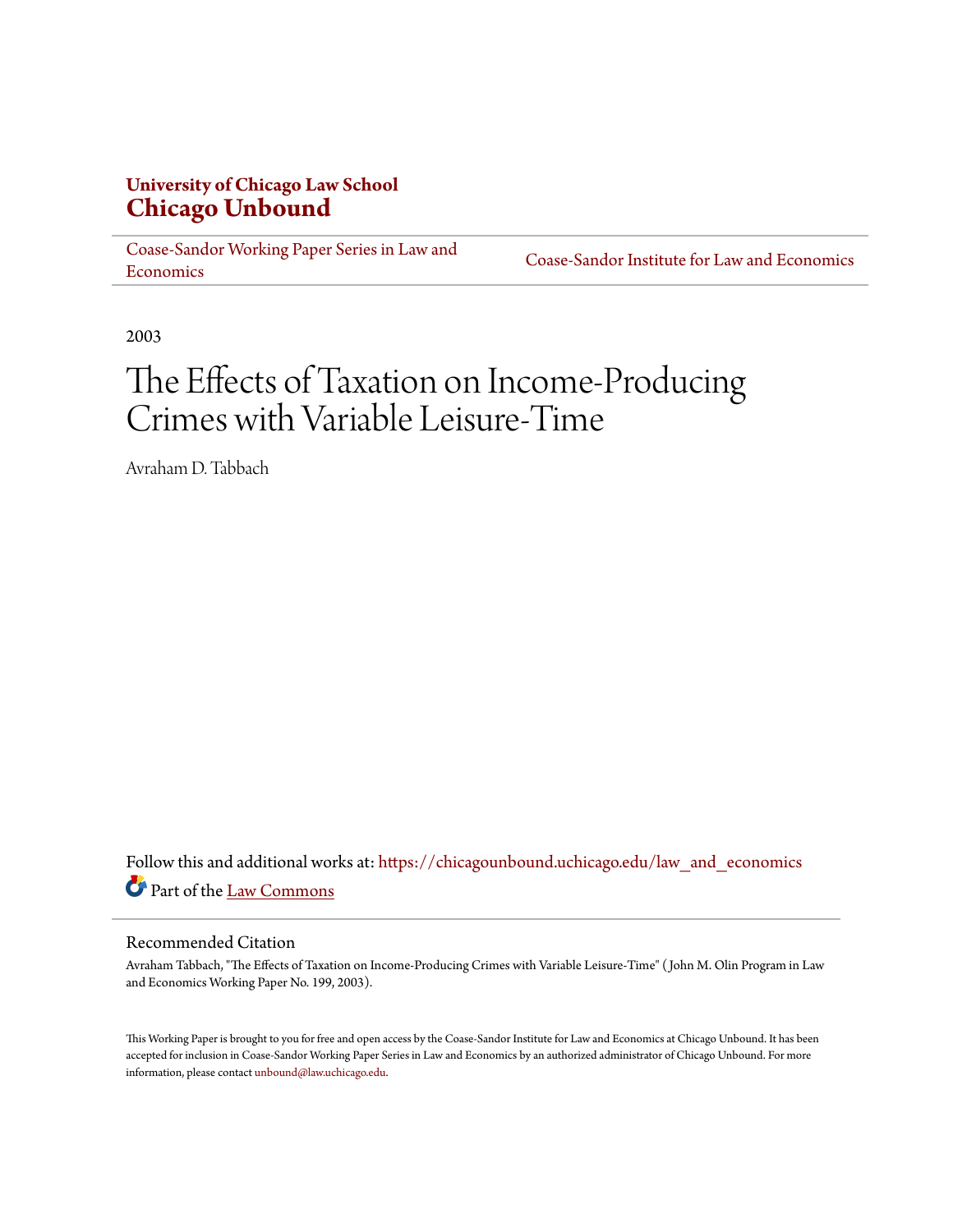# CHICAGO

### **JOHN M. OLIN LAW & ECONOMICS WORKING PAPER NO. 199 (2D SERIES)**



# The Effects of Taxation on Income-Producing Cromes with Variable Leisure Time

*Avraham D. Tabbach*

# **THE LAW SCHOOL THE UNIVERSITY OF CHICAGO**

October 2003

This paper can be downloaded without charge at: The Chicago Working Paper Series Index: [http://www.law.uchicago.edu/Lawecon/index.html](http://www.law.uchicago.edu/Publications/Working/index.html) and at the Social Science Research Network Electronic Paper Collection: [http://ssrn.com/abstract\\_id=454360](http://papers.ssrn.com/sol3/search.taf)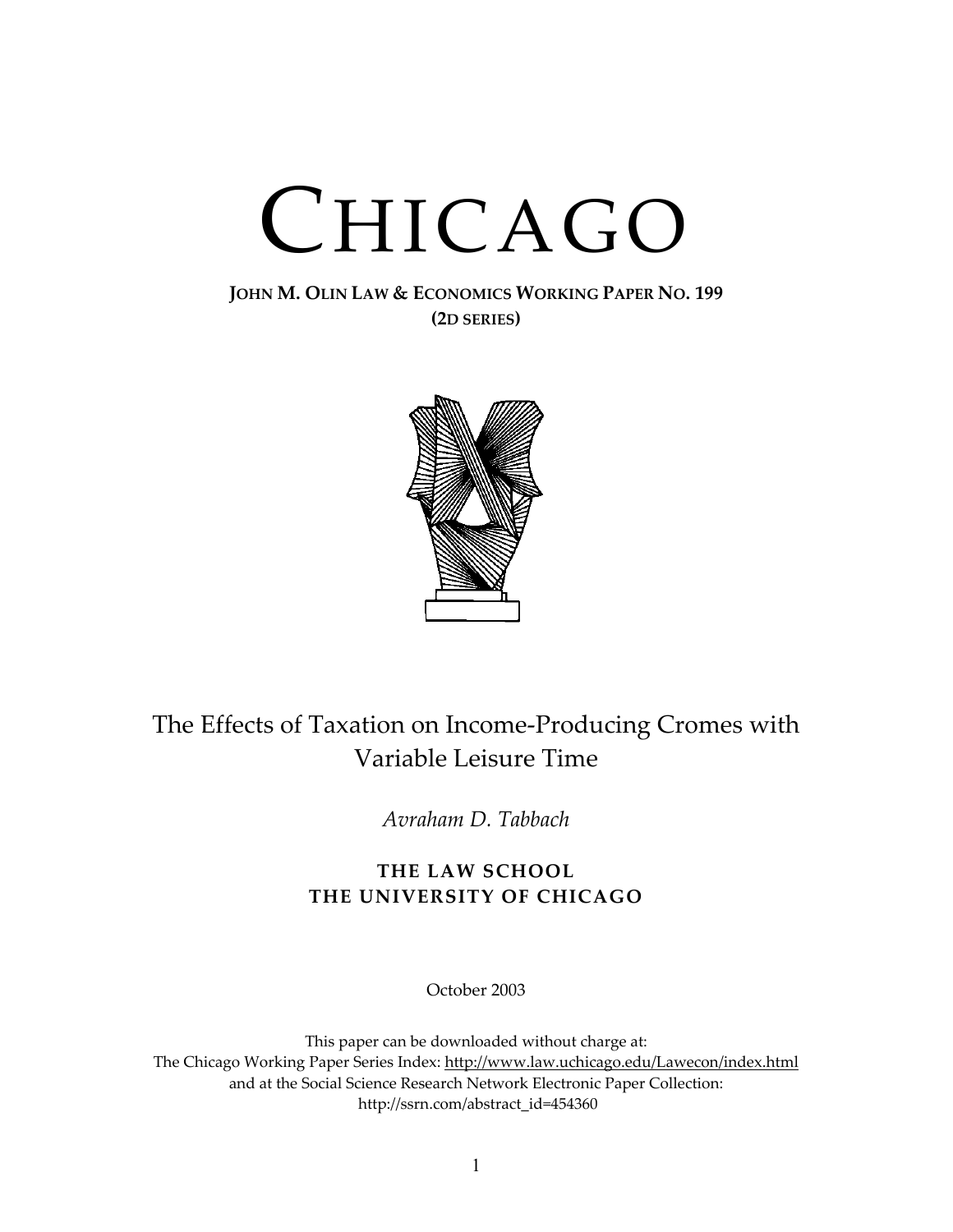# **The Effects of Taxation on Income-Producing Crimes with Variable Leisure Time**

Avraham D. Tabbach[∗](#page-2-0)

#### I. INTRODUCTION

The existing literature on the effects of taxation on income-producing crimes lays claim to several important implications: first, that a pure income tax regime maintains the (efficient) level of crime with respect to risk neutral offenders (Png and Zolt (1989), Zolt (1989), Polinsky and Shavell (1998), Tabbach (2003)); second, that a tax regime such as the current U.S. income tax laws under which legal and criminal income are taxable but fines are nondeductible reduces criminal activities unambiguously (Png and Zolt (1989)), Zolt (1989), Tabbach (2003)); third, that a shift from a pure income tax to the current U.S. income tax laws will also reduce crime (Png and Zolt (1989), Zolt (1989), Tabbach  $(2003)$ .<sup>1</sup> The papers obtaining these results assume either explicitly or implicitly that the amount of time offenders devote to leisure activities is fixed, so the choice they face is strictly between legal and criminal income-producing activities.<sup>2</sup> The aim of this note is to examine the robustness of these results when leisure time can vary.<sup>[3](#page-2-3)</sup> This is of interest because the assumption that leisure time is fixed is unrealistic and restrictive. Moreover, the disregard of the labor-leisure choice seems particularly odd when taxation is considered given that the criminal choice problem is constructed as a labor supply, timeallocation decision under uncertainty. As is well known, the key insights from models of taxation and labor supply hinge on the effects of taxation on the labor-leisure choice.<sup>[4](#page-2-4)</sup> Thus, analyzing the effects of taxation on income-producing crimes while assuming that leisure time is predetermined sheds doubt on the claims made.

1

<span id="page-2-0"></span><sup>∗</sup> John M. Olin Scholar in Law and Economics University of Chicago Law School. I would like to thank William Landes and David Weisbach for helpful comments.

<span id="page-2-1"></span><sup>&</sup>lt;sup>1</sup> The latter two claims are obtained regardless of offenders' aversion or indifference to risk.

<span id="page-2-2"></span><sup>&</sup>lt;sup>2</sup> See Tabbach (2003). In Png and Zolt (1989), Zolt (1989), and in Polinsky and Shavell (1998) the assumption that taxation does not affect the level of production is implicit and it is equivalent to assuming leisure time is fixed. Note that Hillman and Katz (1984) account for variable leisure time but their analysis does not deal with the effects on crime of a pure income tax regime or the current U.S. income tax laws, but only with a tax imposed solely on legal activities. 3

<span id="page-2-3"></span> $3$  Similar steps are taken with respect to the basic tax evasion model, see Andersen (1977), Baldry (1979), Pencavel (1979) and in the taxation and risk taking literature, see, for example, Cowell (1981).

<span id="page-2-4"></span> $4$  See, for example, Hausman (1985).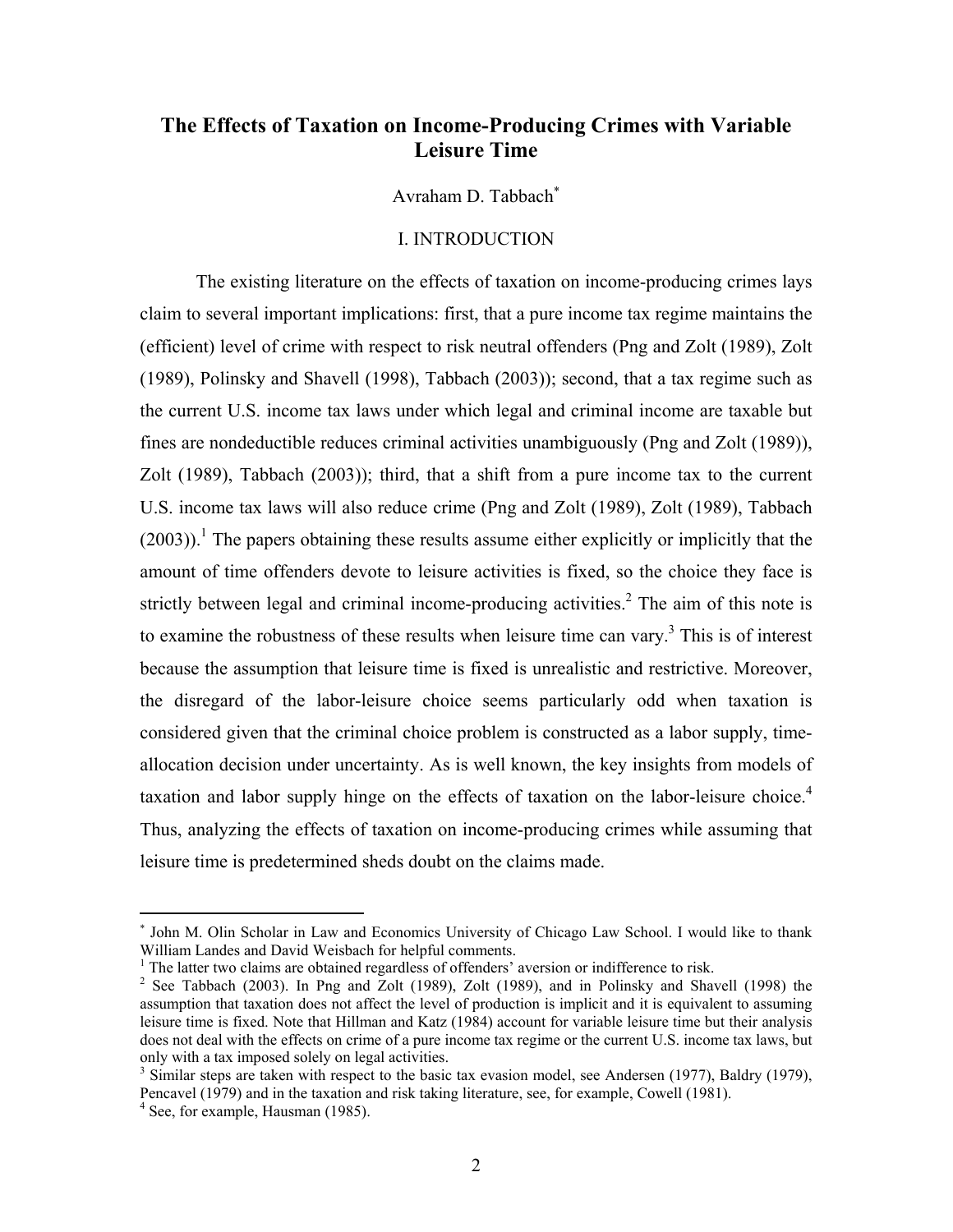Although allowing leisure time to vary adds more realism to the model, it is not without costs. In general, unless some strong restrictions are imposed on the utility function, the effects of taxation on crime become more complex and the results more ambiguous. This occurs because variable leisure time adds to the analysis two wellknown tax effects. On the one hand, taxation reduces time allocated to both legal and criminal activities because it makes leisure relatively cheaper than market activities (substitution effect). On the other hand, because taxation reduces wealth, it increases time allocated to market activities as long as leisure is a normal good (income effect). If, however, offenders are assumed to be risk neutral and the utility function is assumed to be separable, then the income effects essentially disappear and unambiguous results emerge. A pure income tax regime then will reduce both legal and criminal activities unambiguously, while the current U.S. income tax laws will reduce crime, but they will have an ambiguous effect on work. In addition, a shift from a pure income tax regime to the current U.S. income tax laws will have its expected effect of reducing crime.

The note proceeds as follows. Section II develops the model of taxation and crime with variable leisure time. Section III examines the effects of different income tax regimes on legal and criminal activities. Section IV concludes.

#### II. THE MODEL

To analyze the effects of taxation on crime while allowing leisure time to vary, the model found in Tabbach (2003) is employed but modified to include leisure time as an argument in the utility function. Following Schmidt and Witte (1984), it is assumed that there is no disutility associated with either legal or criminal activities, aside for the reduction in leisure time. Assume then that individuals optimally allocate their time between three activities: crime, work, and leisure, at the beginning of a given period. A fraction  $a$  of a total amount of time  $T$ , normalized to one, is allocated to criminal activities, a fraction b to legal activities, and the remainder, a fraction  $1 - a - b$  to leisure, where  $0 \le a \le 1$  and  $0 \le b \le 1$ . The after-tax returns from legal activities are safe in the sense that they are given with certainty by the function  $W(b,t) = (1-t)w(b)$ , where *t* is the proportional tax in place. These returns are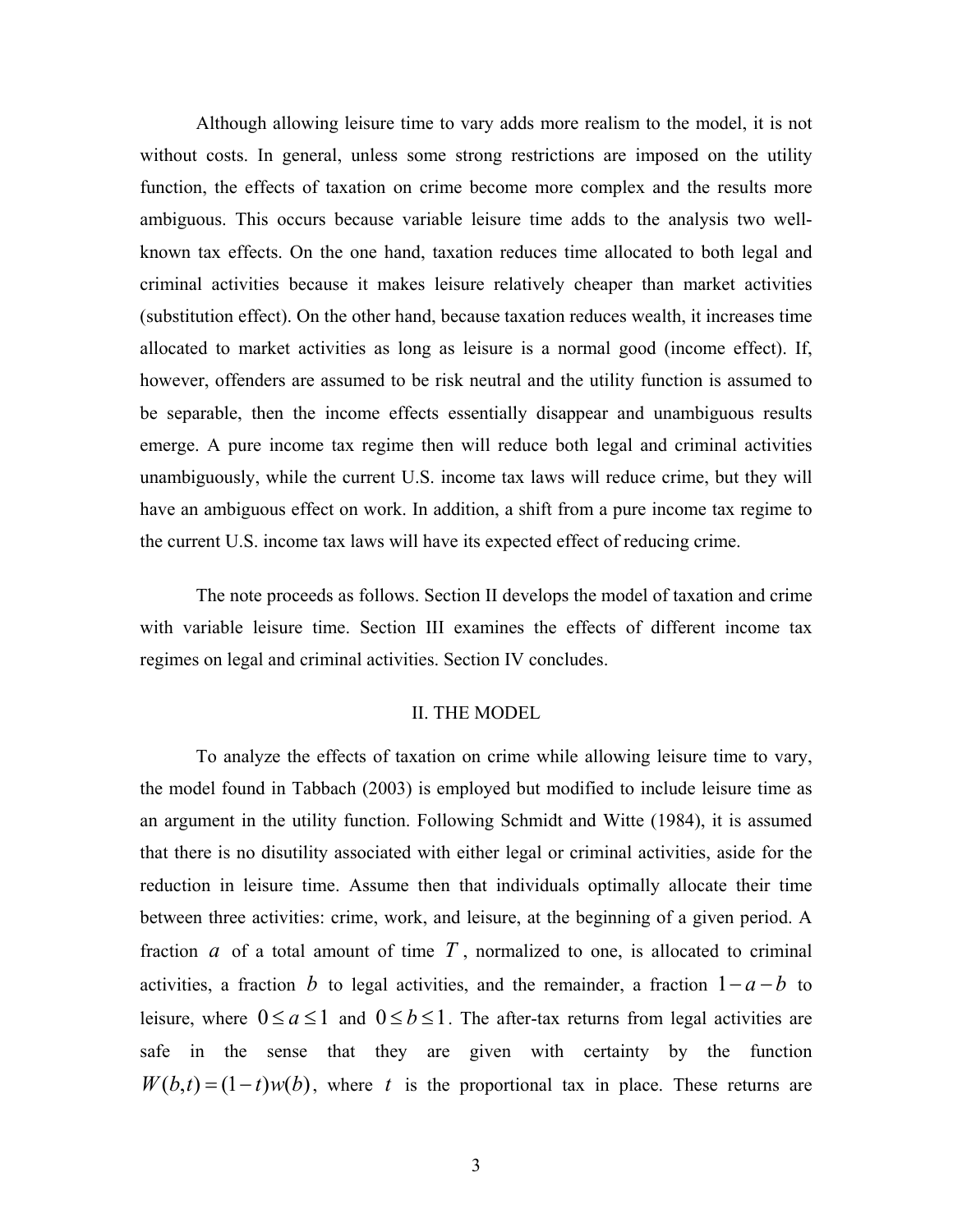assumed to be marginally decreasing with time allocated to legal activities, so  $W_b > 0$ and  $W_{bb}$  < 0, where as usual subscripts indicate partial derivatives. The after-tax returns from crime, on the other hand, are risky in the sense that they are conditional upon two states of the world: punishment at the end of the period with (subjective) probability  $p$ , and non-punishment, with (subjective) probability  $1-p$ , where *p* is constant and exogenously determined.<sup>[5](#page-4-0)</sup> If successful, offenders receive the after-tax returns from their crime that take a monetary or monetary-like form, and are given by the function  $C(a,t) = (1-t)c(a)$ , assumed to be marginally decreasing with time allocated to criminal activities so  $C_a > 0$  and  $C_{aa} < 0$ . If offenders are punished, the after-tax returns from crime are reduced by an after-tax fine, given by the function  $F(a, \delta, t) = (1 - \delta t) f(a)$ , where  $\delta$  (0 ≤  $\delta$  ≤ 1) is the degree of deductibility of fines. This after-tax fine is assumed to exhibit increasing marginal severity, so  $F_a > 0$  and  $F_{aa} > 0$ . It is also assumed that individuals have initial wealth,  $W^0$ , that is sufficient to payany amount of fines.<sup>6</sup>

the criminal choice problem is to choose  $a$  and  $b$  that maximize expected utility: Assuming full compliance with the tax laws and that revenues from taxation are used to finance government spending that enters the utility function in a separable way,<sup>7</sup>

(1) 
$$
E[U(W, L)] = (1 - p)U(X, L) + pU(Y, L).
$$

Where:

(2) 
$$
Y = W^{0} + W(b,t) + C(a,t) - F(a,t,\delta)
$$

$$
X = W0 + W(b,t) + C(a,t)
$$

<span id="page-4-1"></span><span id="page-4-0"></span>

<sup>&</sup>lt;sup>5</sup> See generally Schmidt and Witte (1984). See also Png and Zolt (1989).<br><sup>6</sup> This assumption is required to rule out the need to resort to nonmonetary sanctions, namely, imprisonment.

<span id="page-4-2"></span> $\frac{7}{1}$  See Tabbach (2003)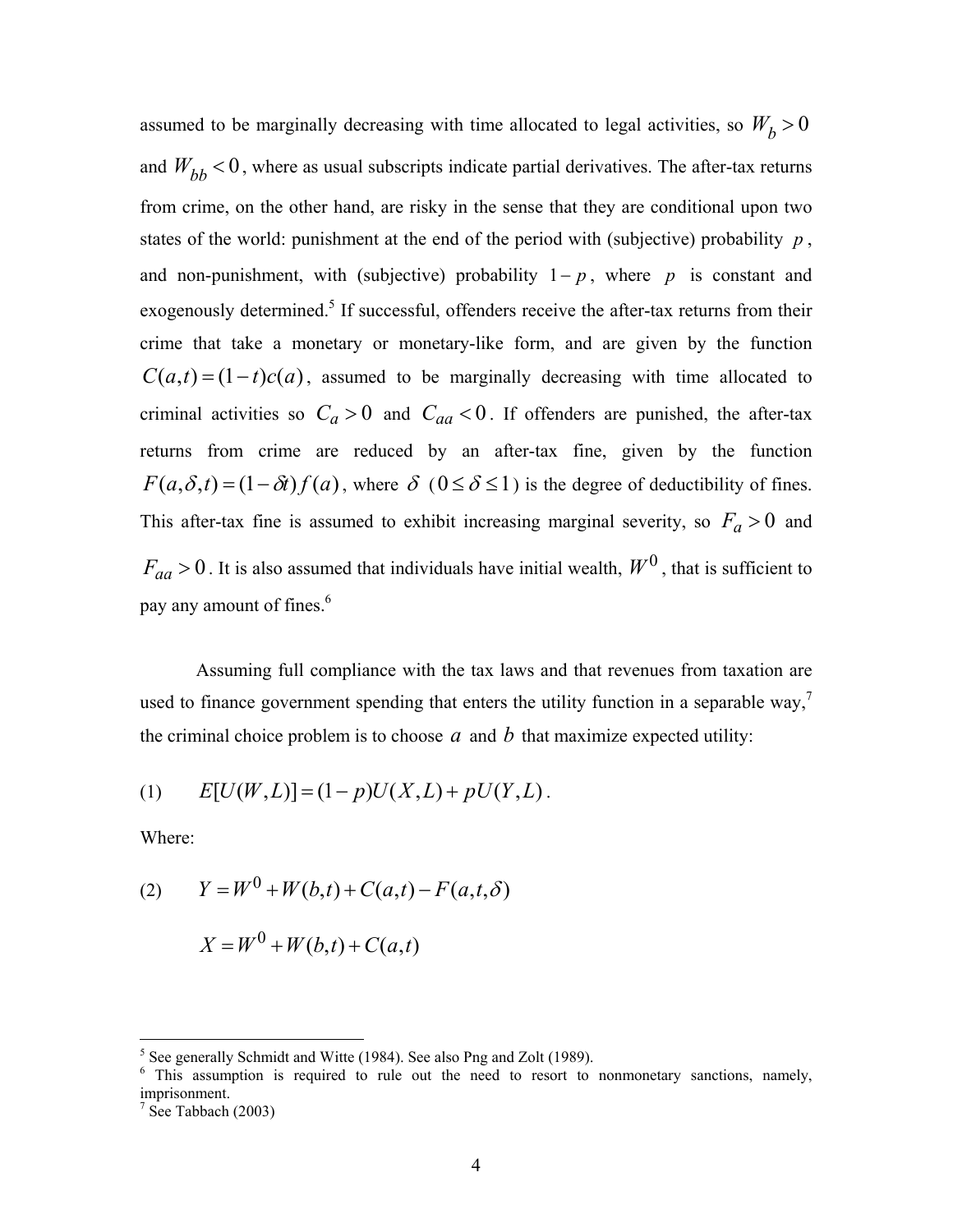are terminal wealth at the end of the period given punishment and non-punishment respectively,  $L = 1 - a - b$  is the time allocated to leisure activities, and  $U(W, L)$  is the individual's von Neumann-Morgenstern utility function defined over wealth and leisure. It is assumed that  $U_W > 0$ ,  $U_{WW} = 0$  or  $U_{WW} < 0$ , implying risk neutrality or risk aversion respectively, and  $U_L > 0$ ,  $U_{LL} < 0$ , implying decreasing marginal utility of leisure. It is also assumed that  $U_{LW} = 0$ , which means that the rate at which the marginal utility of leisure changes is independent of wealth and vice versa. This strong assumption amounts to assuming "separability". As will be shown, without this restriction, no comparative static result of any interest appears unambiguous. The first order conditions for a local maximum (assuming positive values for all three variables *a* ,*b*, and *L* ) are:

(3) 
$$
H_a = \frac{\partial EU}{\partial a} = (1 - p)[U_X(X, L)C_a - U_L(X, L)] +
$$

$$
+ p[U_Y(Y, L)(C_a - F_a) - U_L(Y, L)] = 0
$$

(4) 
$$
H_b = \frac{\partial EU}{\partial b} = (1 - p)[U_X(X, L)W_b - U_L(X, L)] +
$$

$$
+ p[U_Y(Y, L)W_b - U_L(Y, L)] = 0
$$

These first order conditions imply that in equilibrium offenders choose the optimal  $a$  and b, denoted,  $a^*$  and  $b^*$ , simultaneously, so that the net after-tax marginal returns to time spent in legal and criminal activities is zero. These net after-tax marginal returns include the marginal disutility of decreasing leisure time, which in turn depends on both  $a$  and  $b$ . For risk neutrality and separability, these first order conditions reduce to:

(3') 
$$
H_a = U_X(X, L)(C_a - pF_a) - U_L(X, L) = 0
$$

(4') 
$$
H_b = U_X(X, L)W_b - U_L(X, L) = 0
$$

Which also imply that $8$ [:](#page-5-0)

<span id="page-5-0"></span> <sup>8</sup>  $\overline{\text{N}^8}$  Note that (5) holds by virtue of risk neutrality alone.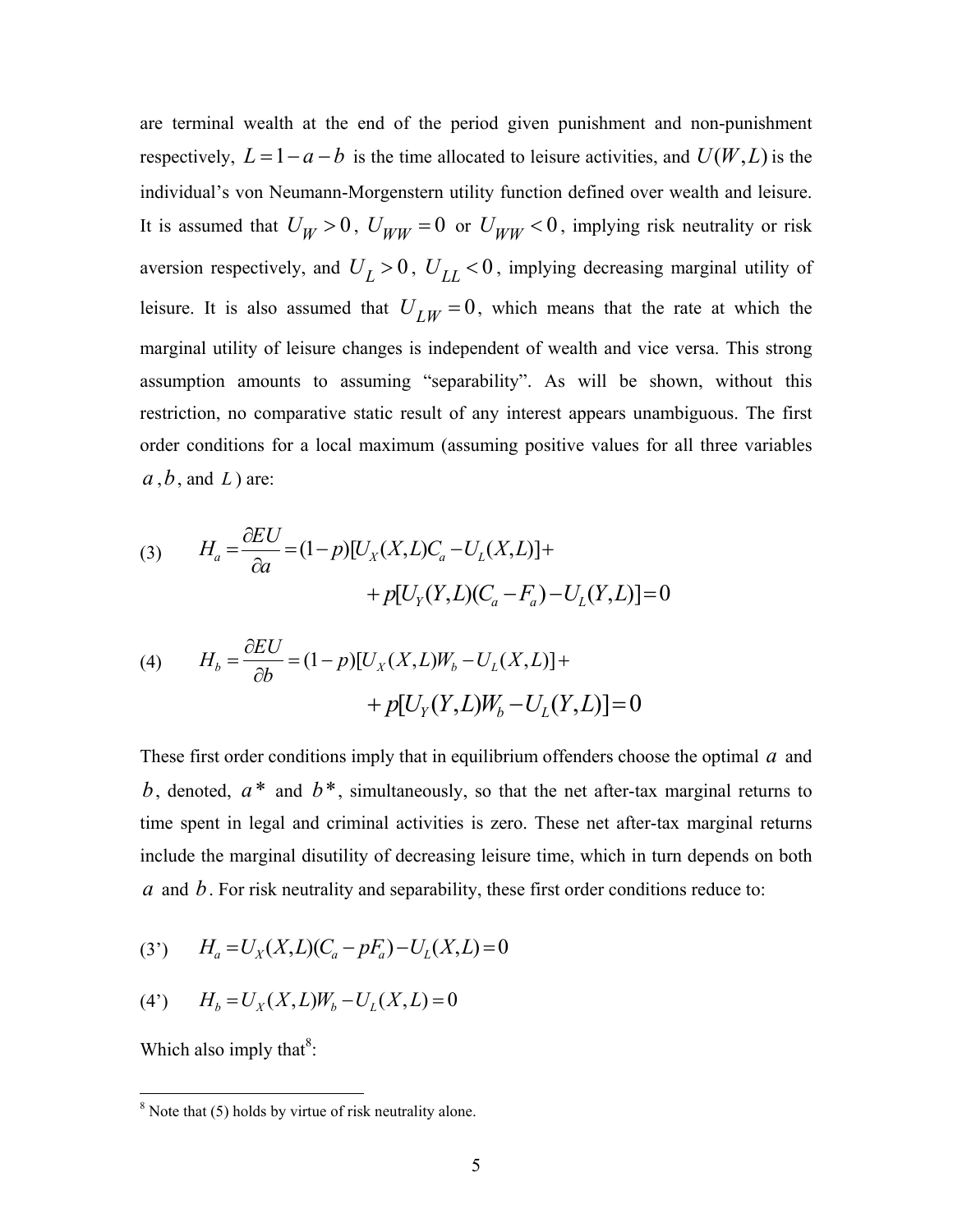$$
(5) \qquad C_a - pF_a = W_b
$$

It is assumed throughout that the parameters of the model take on values that result in an interior solution.<sup>[9](#page-6-0)</sup>

#### III. COMPARATIVE STATIC RESULTS

#### *A. The Effects on Crime of a Pure Income Tax Regime*

Examine first the effects on crime of a pure income tax regime—a tax regime under which legal and criminal income are taxable and fines are fully deductible—for risk neutral offenders. Such a regime is captured by setting  $\delta = 1$ , so expected wealth becomes:

(6) 
$$
EW = W^0 + (1-t)(w(b) + c(a) - pf(a))
$$

The effects on crime of imposing a pure income tax regime or of increasing tax rates under such a regime can be investigated by differentiating the first order conditions (3') and (4'), understood to hold for  $\delta = 1$ , with respect to *t* and solving for  $\frac{\partial a}{\partial t}$ ∂  $\frac{\partial a^*}{\partial x}$ . We obtain:

$$
(7) \qquad \frac{\partial a^*}{\partial t} = \frac{1}{|H|} \left[ H_{ba} \frac{\partial H_b}{\partial t} - H_{bb} \frac{\partial H_a}{\partial t} \right]
$$

Where:

$$
(8) \t |H| = \begin{vmatrix} H_{aa} H_{ba} \\ H_{ab} H_{bb} \end{vmatrix}
$$

<span id="page-6-0"></span><sup>&</sup>lt;sup>9</sup> The second order conditions are satisfied by assuming decreasing marginal returns from legal and criminal activities, increasing marginal severity of punishment, decreasing marginal utility of leisure, and risk neutrality or risk aversion with income. See also discussion below.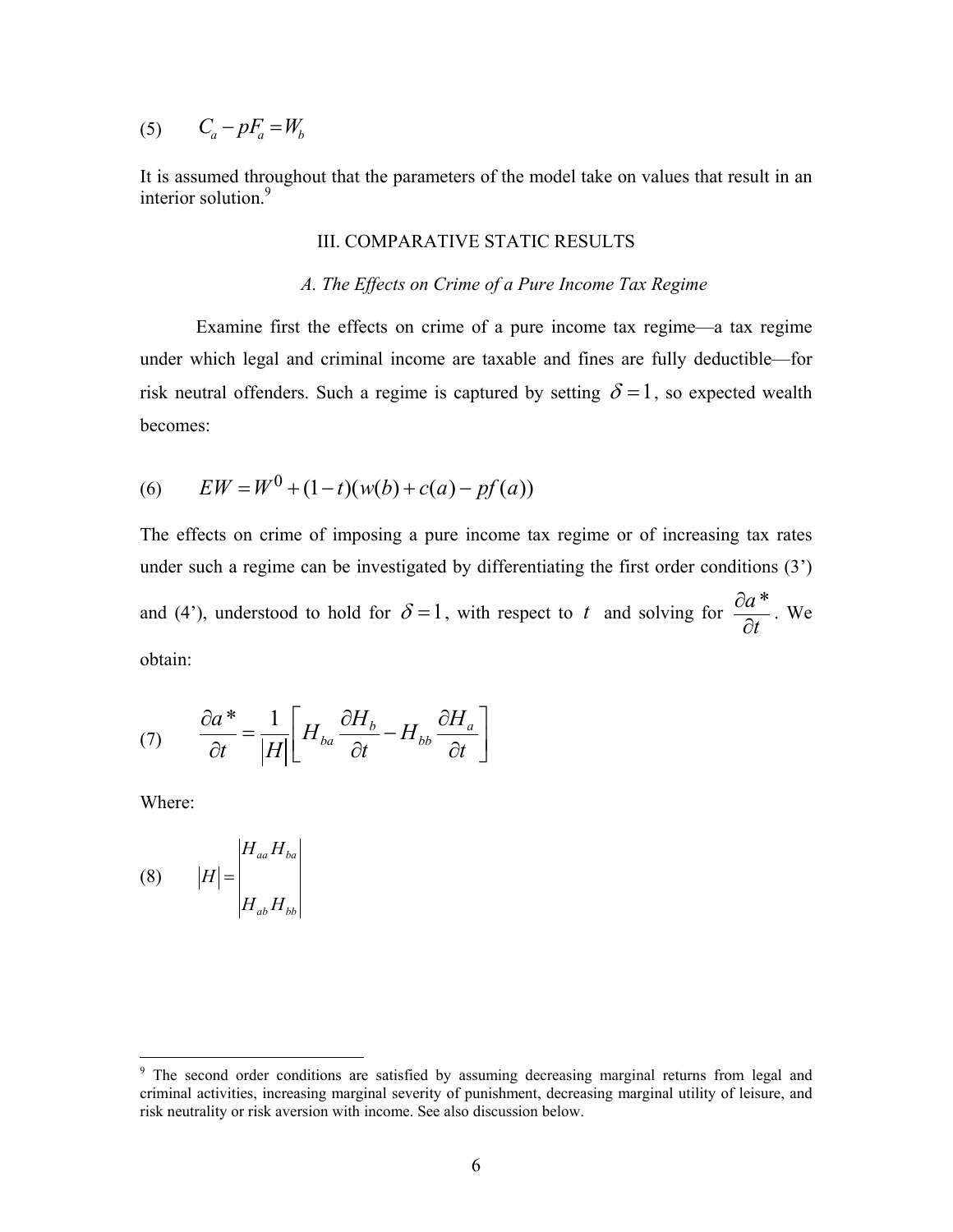The second order conditions for a local maximum imply that  $|H| > 0$ ,  $H_{bb} < 0$ , and  $H_{aa}$  < 0. However, to determine the sign of  $\frac{\partial a}{\partial t}$ ∂  $\frac{\partial a^*}{\partial x}$  requires knowledge of the values of  $H_{ba}$ ,  $H_{bb}$ ,  $\frac{\partial H}{\partial t}$ *Hb* ∂ ∂ , and  $\frac{\partial H}{\partial t}$ *Ha* ∂  $\frac{\partial H_a}{\partial x}$ . Direct calculations of these terms yields:

$$
(9) \t H_{ba} = U_{LL}(X, L) < 0,
$$

(10) 
$$
H_{bb} = U_X(X, L)(1-t)^2 w'(b) + U_{LL}(X, L) < 0,
$$

$$
(11) \qquad \frac{\partial H_b}{\partial t} = -U_X(X, L)(1-t)w'(b) < 0,
$$

and

(12) 
$$
\frac{\partial H_a}{\partial t} = -U_X(X, L)(1 - t)(c'(a) - pf'(a)) < 0.
$$

Inserting these terms back to (7) yields:

(13) 
$$
\frac{\partial a^*}{\partial t} = \frac{(U_X(X, L))^2 (1 - t)^2 (c'(a) - pf'(a)) w''(b)}{|H|} < 0
$$

which implies that a pure income tax regime reduces crime. The economic explanation of this result is simple. Because the relative expected returns from legal and criminal activities are not altered by a pure income tax regime, there is no substitution effect between legal and criminal activities. In addition, the risk effects of a pure income tax or its effects on the willingness of offenders to bear risk are irrelevant for risk neutral offenders[.10](#page-7-0) Moreover, because of risk neutrality and separability, the changes in wealth associated with taxation do not affect the demand for legal, criminal, or leisure activities. The only effect that a pure income tax regime creates is a substitution effect between leisure and income-producing activities due to the fact that leisure is not taxed. This substitution effect leads to a reduction in time allocated to both legal and criminal activities and, therefore, to a reduction in the level of crime, as indicated by  $(13)$ .<sup>11</sup>

<span id="page-7-1"></span><span id="page-7-0"></span>

<sup>&</sup>lt;sup>10</sup> On these effects see Tabbach (2003). <sup>11</sup> The explicit effect of a pure income tax on legal activities is given in equation (B2) in appendix B.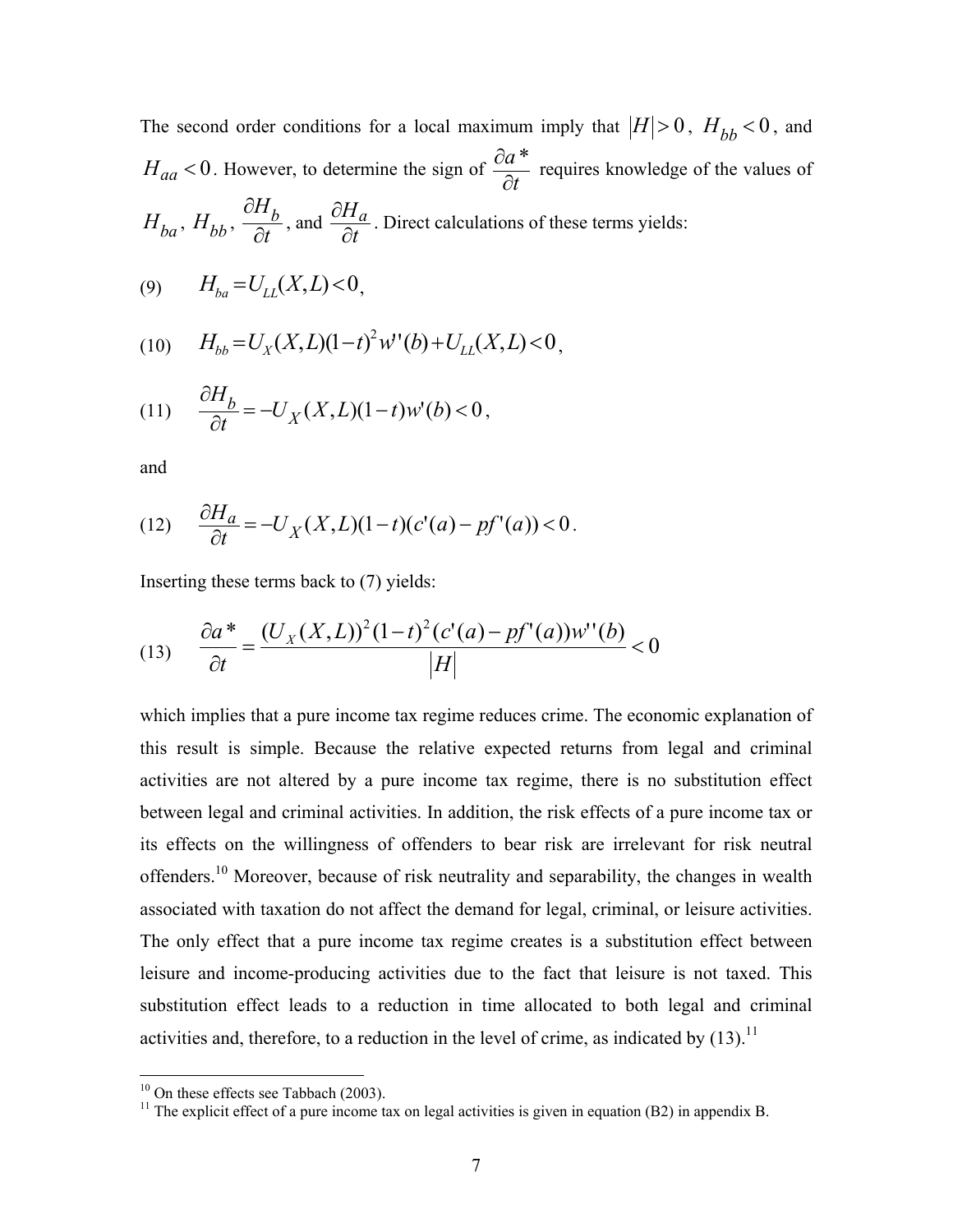It is important to note that this result critically depends on the assumption of separability and risk neutrality.<sup>12</sup> If, for example, we assume that  $U_{LW} > 0$ , which amounts to assuming that the marginal utility of leisure is increasing with income and vice versa, or, in other words, that the richer you become the more you value leisure at the margin, while maintaining the assumption of risk neutrality, (13) becomes (see appendix A):

(13') 
$$
\frac{\partial a^*}{\partial t} = \frac{-U_X(X, L)(1-t)^2 w''(b)}{|H|} \frac{\partial H_a}{\partial t}
$$
  
Because  $\frac{\partial H_a}{\partial t}$  cannot be signed (see appendix A), neither can  $\frac{\partial a^*}{\partial t}$ 

The reason why the effects of a pure income tax regime on risk neutral offenders become ambiguous once the assumption of separability is dropped for the assumption  $U_{LW} > 0$  is rather simple. Now, in addition to the substitution effect between leisure and income-producing activities, there is also an income effect in play: taxation makes offenders, at least in expected terms, poorer. This income effect reduces the demand for leisure and therefore increases the demand for legal and criminal activities to the extent that leisure is a normal good, which is guaranteed by the assumption  $U_{LW} > 0$ .

.

As shown, a pure income tax regime does not maintain the *absolute* level of legal and criminal activities for risk neutral offenders when leisure time can vary. Seemingly, a pure income tax regime will maintain the *relative* level of legal and criminal activities, that is, the proportion  $\frac{a^*}{b^*}$ *b*  $\frac{a^*}{a^*}$ , because the relative expected returns from legal and criminal activities are not altered. This, however, is true in only the unlikely event that the ratio of the rates at which the expected marginal returns from legal and criminal activities change equals the ratio of the optimal time allocation between criminal and legal activities. That is, where (see appendix B):

 $\overline{a}$ 

<span id="page-8-0"></span><sup>&</sup>lt;sup>12</sup> With respect to risk aversion, Tabbach (2003) shows that a pure income tax regime results in indeterminacy even when leisure time is predetermined due to conflicting risk and income effects.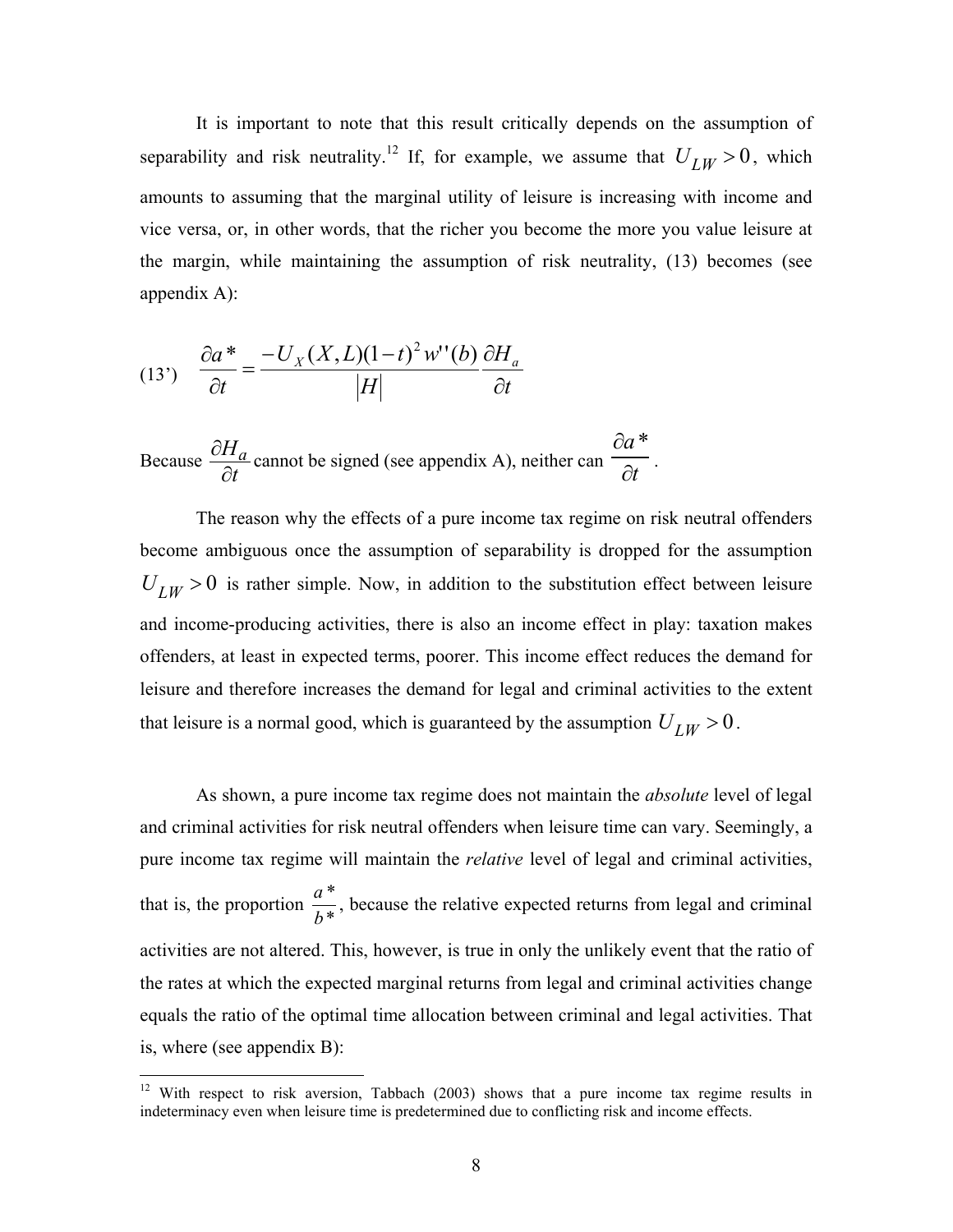(14) 
$$
\frac{w''(b^*)}{c''(a^*) - pf''(a^*)} = \frac{a^*}{b^*}
$$

If the former ratio is greater (smaller) than the latter ratio, then the relative time allocated to criminal activities will increase (decrease) and correspondently the relative time allocated to legal activities will decrease (increase).

The economic explanation of these results is as follows: after the imposition of a pure income tax regime, the new equilibrium still requires that the expected marginal returns from legal and criminal activities will be equal, but this equality takes place for a higher value (because taxation reduces the marginal utility from market activities). Thus, the relative change in the optimal allocation of time between criminal and legal activities will depend on the rate at which the expected marginal returns from legal and criminal activities change, and it will remain the same only if that ratio equals the ratio of the optimal time allocation between criminal and legal activities, as indicated in (14).

#### *B. The Effects on Crime of Taxing Legal and Criminal Income and Disallowing Deductions for Fines*

Consider next a tax regime such as the current U.S. income tax laws under which legal and criminal income are taxable but fines are nondeductible.<sup>13</sup> This regime is captured by setting  $\delta = 0$ , so terminal wealth becomes:

(15) 
$$
Y = W^{0} + (1-t)(w(b) + c(a)) - f(a)
$$

$$
X = W^{0} + (1-t)(w(b) + c(a))
$$

 $\overline{a}$ 

The response of offenders to imposing (or increasing tax rates under) such a tax regime can be investigated by differentiating the first order condition (3') and (4'), understood to

<span id="page-9-0"></span><sup>&</sup>lt;sup>13</sup> See James v. United States 366 U.S. 213 (1961) (taxable income accrues if the taxpayer acquires earnings, lawfully or unlawfully, without the consensual recognition, express or implied, of an obligation to repay and without restriction as to their disposition) and section 162(f) of the Internal Revenue Code (2003) ("no deduction shall be allowed…for any fine or similar penalty paid to the government for the violation of any law"), which codified the decision in Tank Truck Rentals, Inc. v. Commissioner 356 U.S. 30 (1958). See also generally Tabbach (2003A).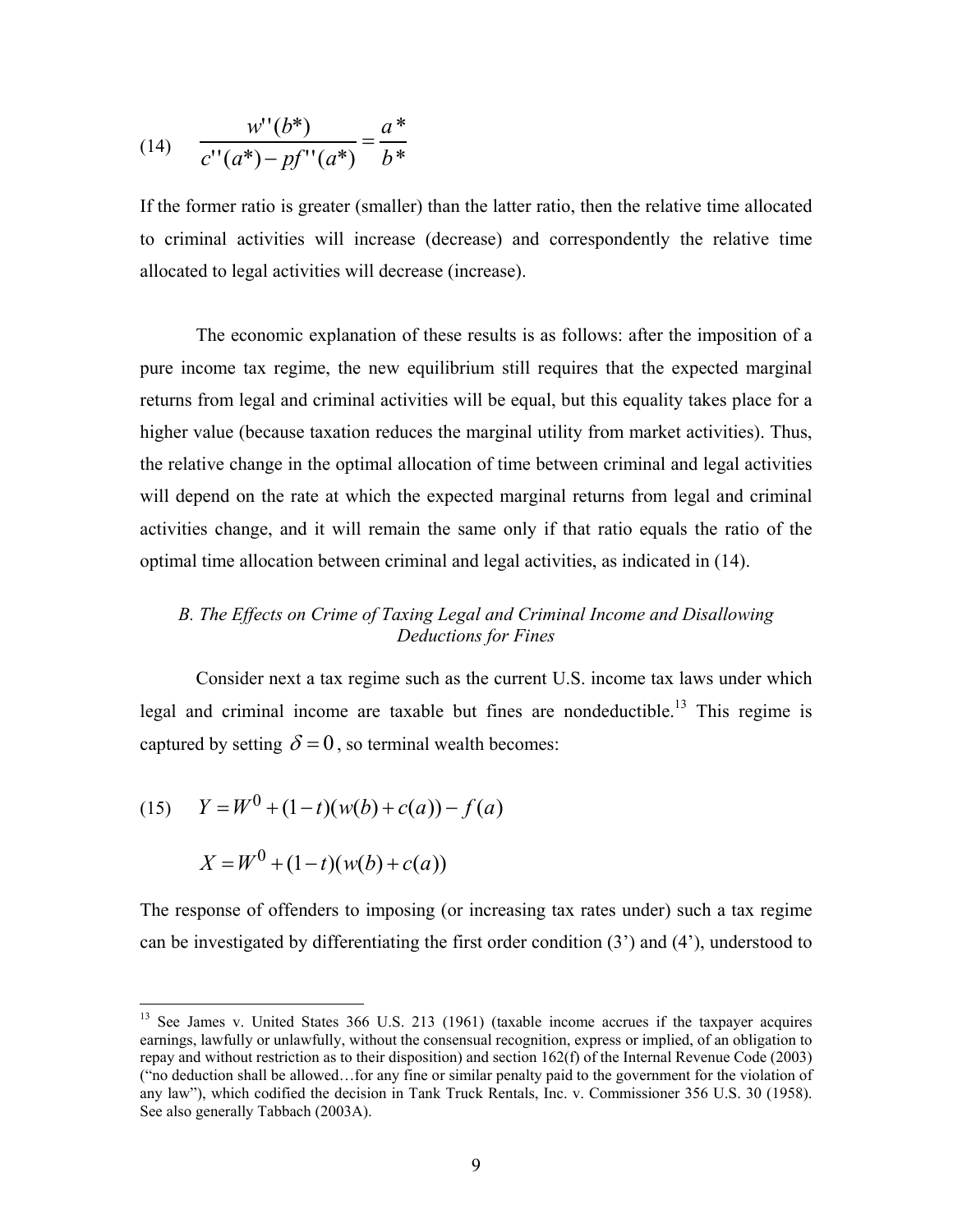hold for  $\delta = 0$ , with respect to *t* and solving for  $\frac{\partial a}{\partial t}$ ∂  $\frac{\partial a^*}{\partial x^*}$ . We obtain (7), where now in addition to  $(8)$ ,  $(9)$  and  $(10)$  we have:

$$
(16)\quad \frac{\partial H_b}{\partial t} = -U_X(X, L)w'(b) < 0
$$

and

 $\overline{a}$ 

 $\overline{A}$ 

$$
(17) \quad \frac{\partial H_a}{\partial t} = -U_X(X, L)c'(a) < 0
$$

Inserting these terms to (7) yields:

(18) 
$$
\frac{\partial a^*}{\partial t} = \frac{(U_X(X, L))^2 (1 - t)^2 w''(b) c'(a)}{|H|} + \frac{U_{LL}(X, L)(c'(a) - w'(b))}{|H|} < 0
$$

The economic interpretation of this result is also simple. Imposing a tax regime that disallows deductions for fines creates two substitution effects. It reduces the expected returns from criminal activities proportionally more than it reduces the returns from legal activities, thus inducing offenders to substitute work for crime. In addition, the tax reduces the relative price of leisure, thus inducing offenders to substitute also leisure for crime (and work). These two substitution effects imply then that a tax regime that disallows deductions for fines will reduce crime.<sup>14</sup> As can be expected, this result also depends upon the assumption of separability (see appendix C). The reason again is simple. Assuming  $U_{IW} > 0$  implies that leisure is a normal good, so taxation generates an income effect as well that operates to reduce the demand for leisure and increase the demand for legal and criminal activities. This income effect works in the opposite direction to the substitution effects discussed above, so the net result is indeterminate. This result also depends upon the assumption of risk neutrality (see appendix D). The reason is similar, but a little bit more complicated. Because of separability, the income effect generated by taxation does not affect the marginal utility of leisure. However, even

<span id="page-10-0"></span> $14$  The effect of such a tax regime on legal activities, however, is ambiguous because the two substitution effects are conflicting.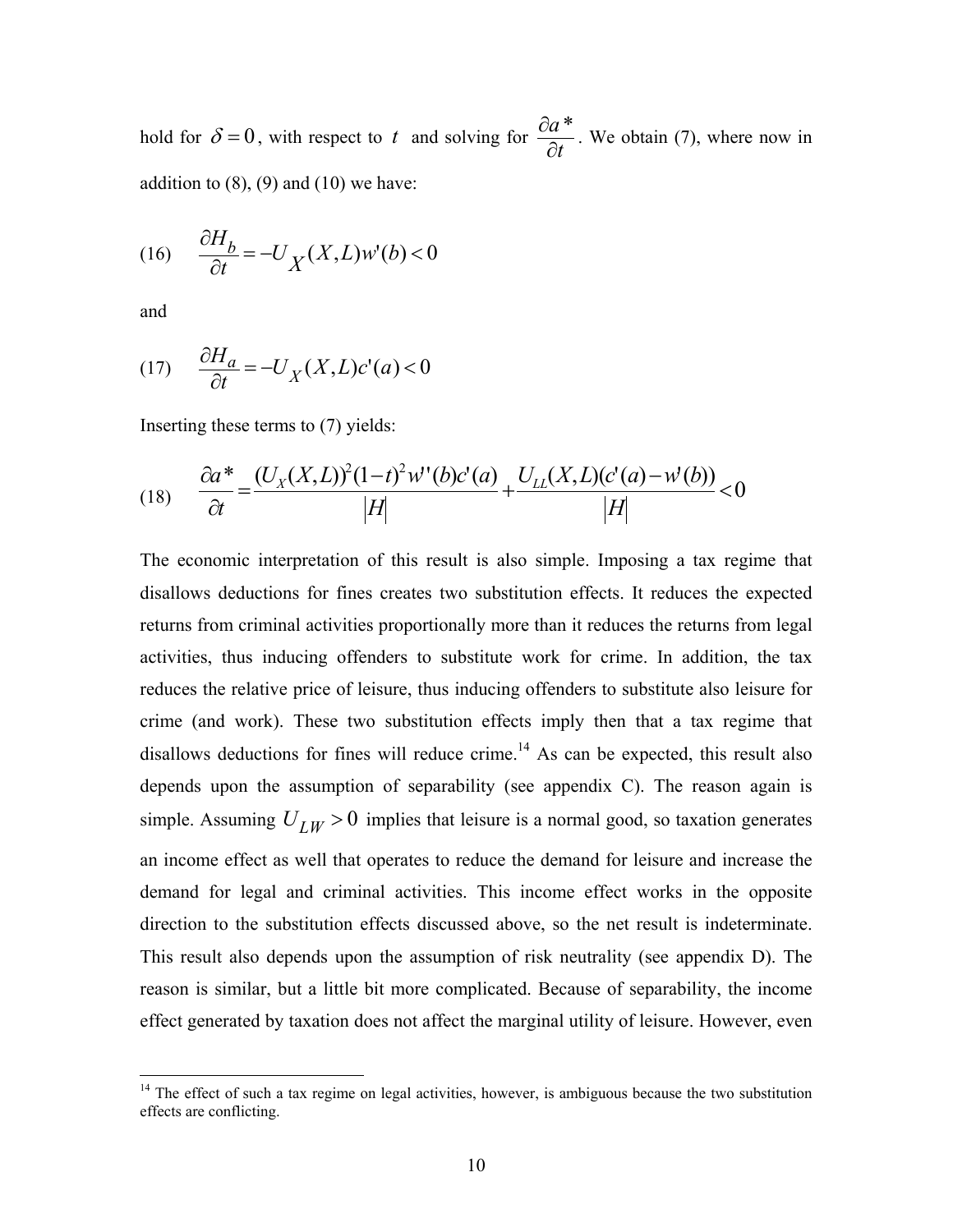ignoring its effects on the willingness of offenders to bear risk and other potential effects, the income effect increases the marginal utility of income – assuming the utility function is concave with respect to income – thus increasing the marginal utility of market activities. This increase means that the demand for legal and criminal activities will rise. Under separability and risk aversion (with constant absolute risk aversion), the income effect works again in opposite direction to the substitution effects, so the net effect is still indeterminate.<sup>15</sup>

#### *C.* The Effects on Crime of Changes in the Degree of Deductibility  $\delta$  (Punishment)

Lastly, analyze the effects on crime of switching from a deductibility regime to a nondeductibility regime, which amounts to analyzing the effects on crime of changes in the degree of deductibility  $\delta$ . Terminal wealth for some positive  $\delta$  becomes:

(19) 
$$
Y = W^{0} + (1-t)(w(b) + c(a)) - (1 - \delta t)f(a)
$$

$$
X = W^{0} + (1-t)(w(b) + c(a))
$$

Differentiating the first order conditions (3') and (4'), understood to hold for  $0 < \delta < 1$ , with respect to  $\delta$  and solving for  $\frac{\partial a}{\partial \delta}$  $\frac{\partial a^*}{\partial s^*}$ , we obtain:

$$
(20) \qquad \frac{\partial a^*}{\partial \delta} = \frac{1}{|H|} \bigg[ H_{ba} \frac{\partial H_b}{\partial \delta} - H_{bb} \frac{\partial H_a}{\partial \delta} \bigg]
$$

Where now:

 $\overline{a}$ 

$$
(21) \qquad \frac{\partial H_b}{\partial \delta} = 0 \, .
$$

<span id="page-11-0"></span><sup>&</sup>lt;sup>15</sup> It should be noted that if the multi-attribute absolute risk aversion function is decreasing, the income effect with respect to criminal activities itself becomes ambiguous. On the one hand, the reduction in the level of wealth increases the marginal utility of market activities, leading to an increase in the demand for crime. On the other hand, the (equal) reduction in the level of wealth reduces the willingness of offenders to bear risk, thus reducing the demand for crime. Disregarding other possible effects, these two effects alone operate in opposite directions, so the net income effect is ambiguous.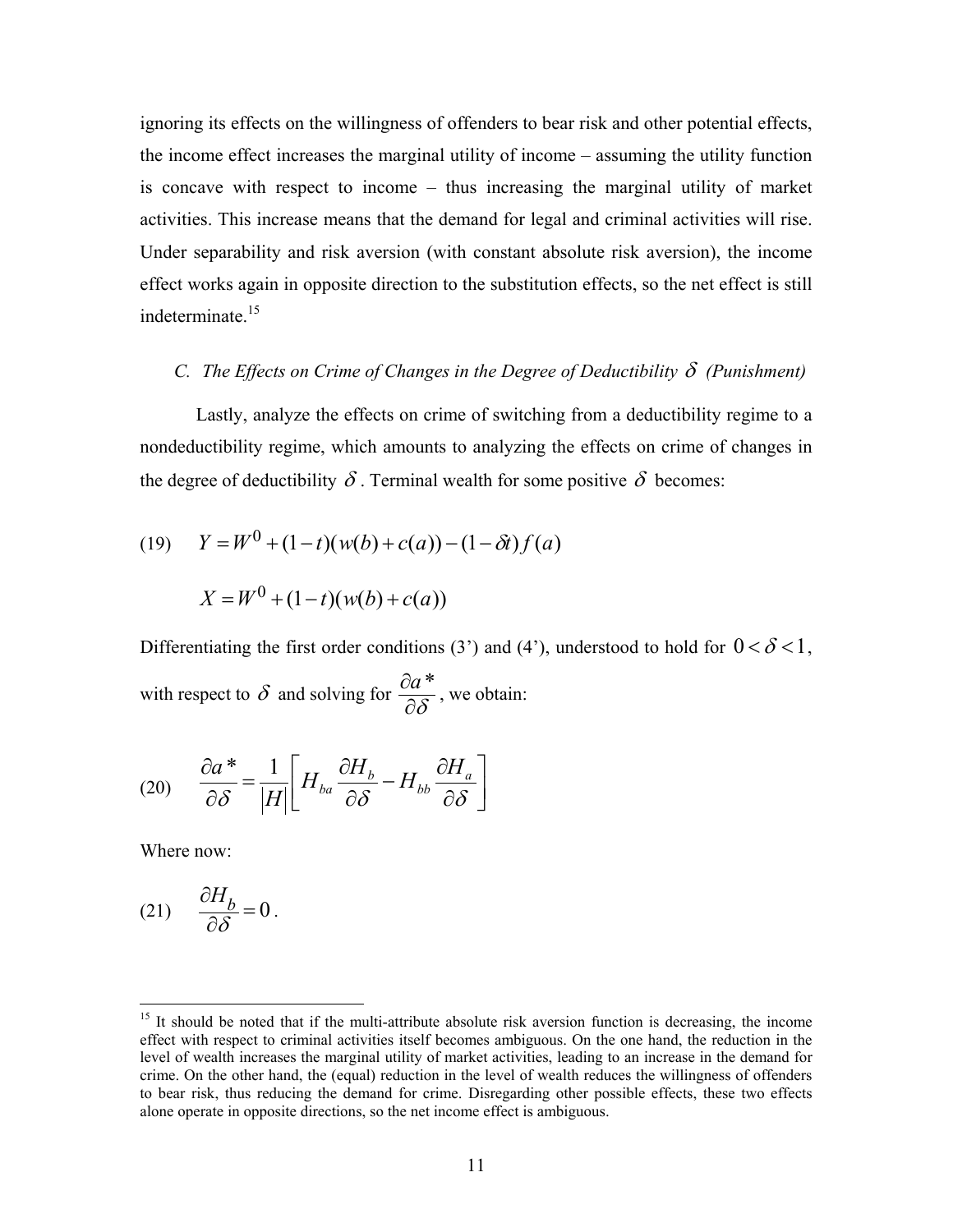(22) 
$$
\frac{\partial H_a}{\partial \delta} = pU_X(X, L)tf'(a) > 0
$$

The second order conditions for a local maximum imply that  $|H| > 0$  and  $H_{bb} < 0$ , so

we can conclude that  $\frac{ca}{2s} > 0$ \*  $>$  $\partial$  $\partial$  $rac{a^*}{\partial \delta} > 0$ .

The economic explanation for this result is similar to the one given above and need not be repeated here. Somewhat surprisingly, this result also depends on separability and risk neutrality (unless the uncommon assumption of constant or increasing absolute risk aversion is adopted). If we assume that  $U_{LW} > 0$ , while maintaining risk neutrality, then:

(20') 
$$
\frac{\partial H_b}{\partial \delta} = -pU_{LY}(Y, L)tf(a) < 0
$$

(21') 
$$
\frac{\partial H_a}{\partial \delta} = pU_X(X, L)tf'(a) - pU_{LY}(Y, L)tf(a)
$$

Because  $\frac{\partial H_{\ell}}{\partial \delta}$  $\frac{\partial H_a}{\partial s}$  cannot be signed (the first term is positive while the second term is

negative),  $\overline{\partial \delta}$ ∂*a*\* cannot be signed either. If, however,  $\frac{\partial H_a}{\partial \delta} \ge 0$  $\frac{H_a}{\partial \delta} \ge 0$ , which follows if

$$
\frac{U_Y(Y, L)}{U_{YL}(Y, L)} \ge \frac{f(a)}{f'(a)},
$$
 then because  $H_{ba}$ ,  $H_{bb} < 0$ , we can conclude that  $\frac{\partial a^*}{\partial \delta} > 0$ . If,

on the other hand,  $\frac{\partial H_a}{\partial \delta} < 0$  $\frac{H_a}{\partial \delta}$  < 0, which follows if  $\frac{U_Y(Y,L)}{U_{YI}(Y,L)} < \frac{f(a)}{f'(a)}$  $(Y, L)$  $, L)$ *f a f a Y L* ( *U*  $U_Y(Y,L)$  $\frac{\partial Y(Y, L)}{\partial Y}(Y, L) < \frac{f'(a)}{f'(a)}$ , then  $\frac{\partial Z}{\partial \delta}$ ∂*a*\* will be

indeterminate.

If we relax the assumption of risk neutrality and assume instead risk aversion, while maintaining the assumption of separability, then, in addition to  $H_{bb}$  < 0 :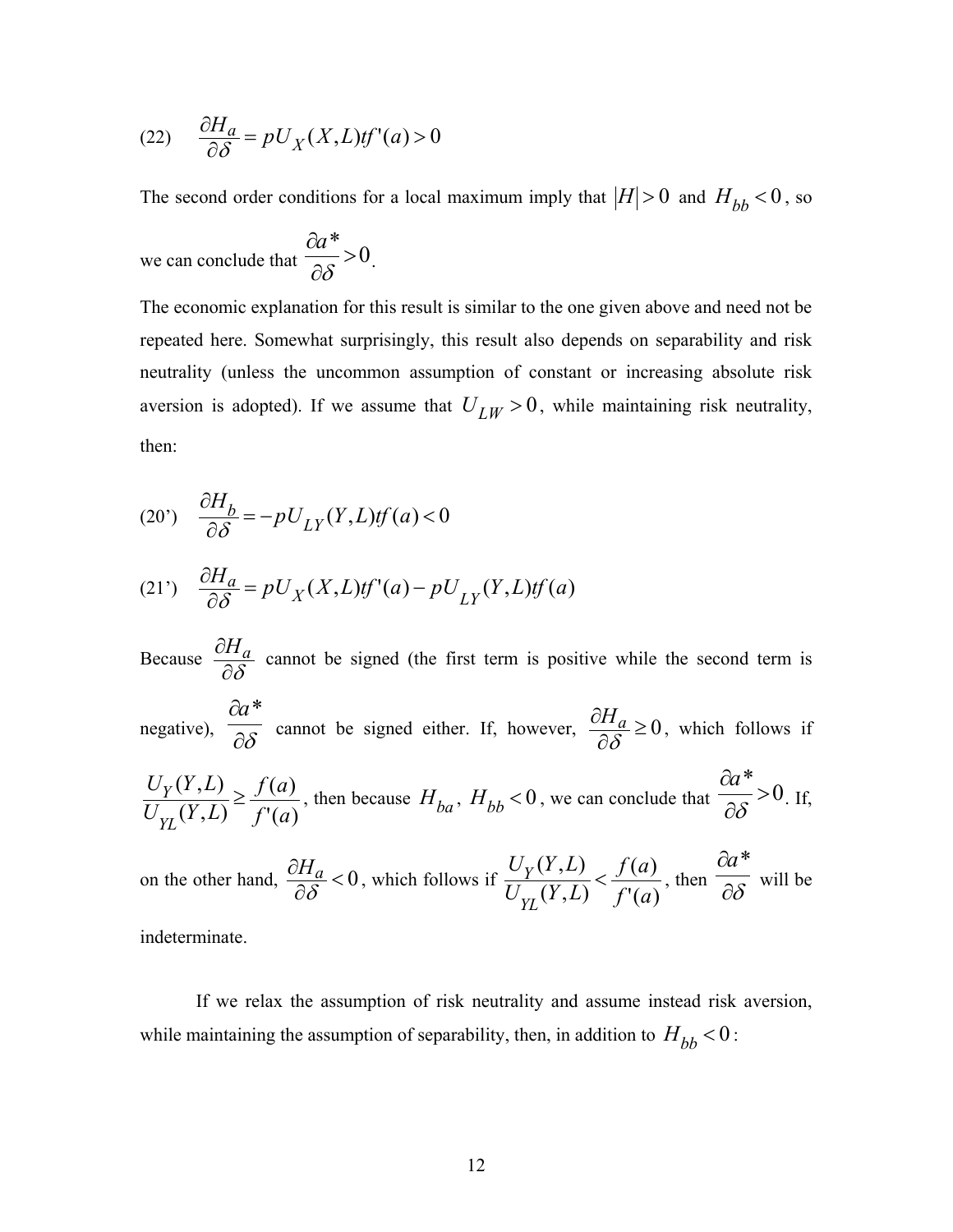(22) 
$$
\frac{\partial H_a}{\partial \delta} = pU_{YY}(Y, L)((1-t)c'(a) - (1-\delta t)f'(a))tf(a) + pU_Y(Y, L)tf'(a) > 0
$$

(23) 
$$
\frac{\partial H_b}{\partial \delta} = pU_{YY}(Y, L)(1-t)w'(b)tf(a) < 0
$$

but,

(24) 
$$
H_{ba} = (1-p)U_{XX}(X,L)(1-t)^2 c'(a)w'(b) +
$$

$$
+ pU_{YY}(Y,L)((1-t)c'(a) - (1-\delta)f'(a))(1-t)w'(b) + U_{LL}(X,L)
$$

is not signed. It is apparent that if  $H_{ba} < 0$ , then  $\frac{\partial u}{\partial \delta} > 0$ \*  $>$ ∂  $\partial$  $\delta$ *a* , but that otherwise  $\frac{\partial}{\partial \delta}$ ∂*a*\* cannot be signed.  $H_{ba}$  is negative, however, only if the multi-attribute function of absolute risk aversion is constant or increasing with income (see appendix E). One can conclude then that for risk aversion and separability a shift from a deductibilty regime to a nondeductibility regime will reduce crime unambiguously only if offenders exhibit constant or increasing absolute risk aversion. If, however, the common assumption of decreasing absolute risk aversion is employed, the effects of changes in the degree of deductibility cannot be unambiguously determined.

#### IV. CONCLUSION

The aim of this note has been to examine the effects on crime of income taxation when the amount of time allocated to leisure is variable. The results show that unless strong restrictions are placed on the utility function—in particular that offenders exhibit risk neutrality and that the utility function is separable—no clear results can be obtained. In particular, in contrast to previous results, a pure income tax regime no longer maintains the (efficient) level of crime with respect to risk neutral offenders. Similarly, the current U.S. income tax laws no longer reduce crime unambiguously. Moreover, even the effects on crime of a shift from a deductibility regime to a nondeductibility regime (at least for small values of tax rates) are no longer unambiguously determined. This occurs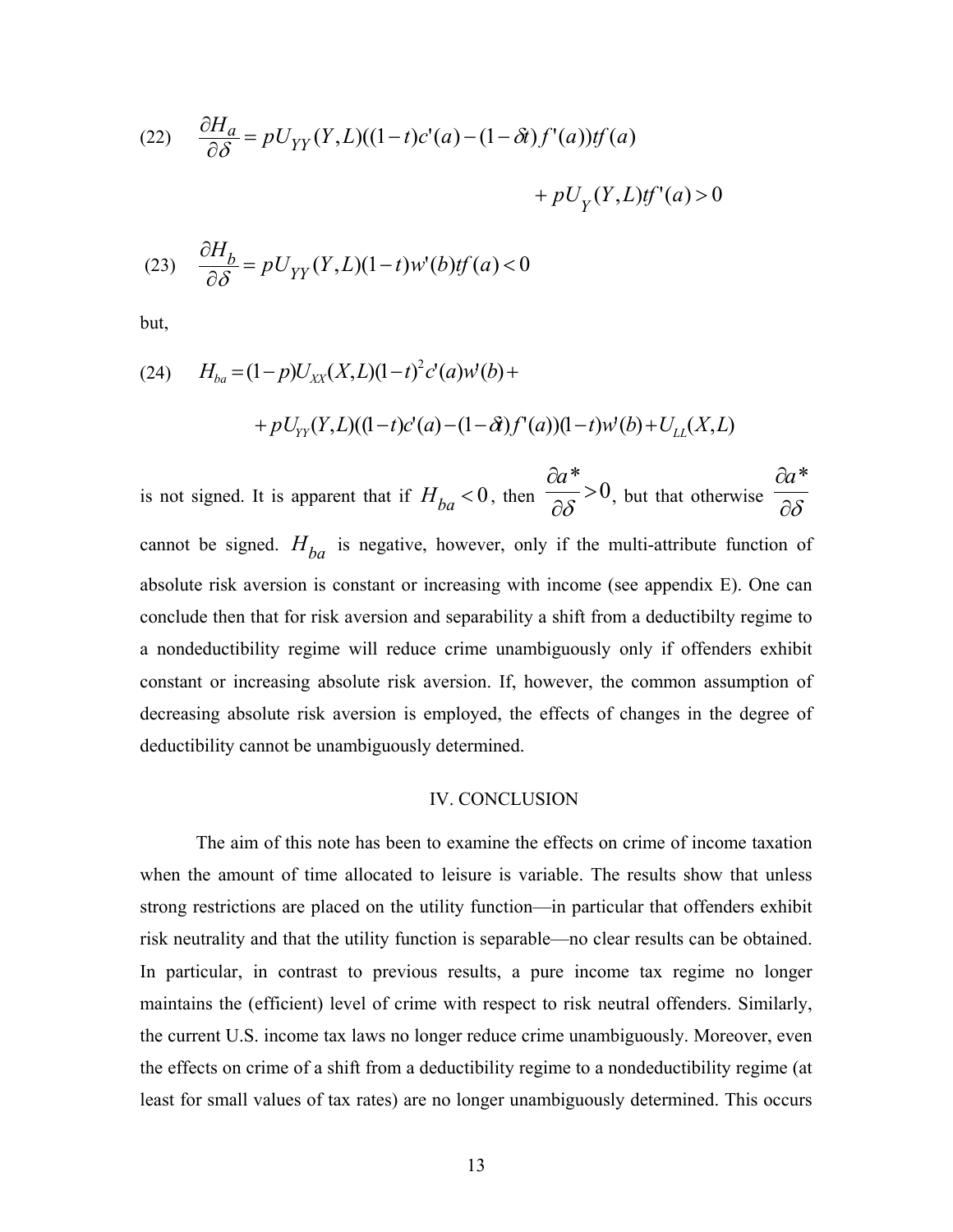because with variable leisure time taxation, on the one hand, reduces time allocated to both legal and criminal activities as leisure time becomes relatively cheaper than market activities, but, on the other hand, it increases time allocated to market activities as long as leisure is a normal good. If offenders exhibit risk neutrality and the utility function is separable, then the income effects essentially disappear and the results become clear. A pure income tax regime and the current U.S. income tax laws then will reduce crime unambiguously, and so will a shift from a deductibility regime to a nondeductibility regime.

The indeterminacy associated with variable leisure time is not surprising. In part, it is similar to indeterminacies obtained in the work of Hillman and Katz (1984) and in the tax evasion literature when the labor-supply decision is endogenous.<sup>16</sup> This indeterminacy, however, strongly suggests the importance of empirical work that would guide policymakers in deciding between different tax regimes and between different levels of monetary sanctions and tax rates.

It is worth emphasizing, lastly, that leisure activities include both legal and criminal non-market activities. Therefore, an increase (decrease) in leisure time does not necessarily mean a decrease (increase) in the level of criminal activities in general, but rather a potential decrease (increase) in the level of income-producing crimes.

#### APPENDIX A

To derive (13'), insert to (7) the following terms (calculated for risk neutrality and  $U_{IW} > 0$ :

(A1) 
$$
H_{bb} = U_X(X, L)(1-t)^2 w''(b) - U_{XL}(X, L)(1-t)w'(b)
$$
  
  $- (1-p)U_{XL}(X, L)(1-t)w'(b) - pU_{YL}(Y, L)(1-t)w'(b)$   
  $+ (1-p)U_{LL}(X, L) + pU_{LL}(Y, L) < 0$ 

 $\overline{a}$ 

<span id="page-14-0"></span> $16$  See, for example, Andersen (1977), Baldry (1977), Pencavel (1979).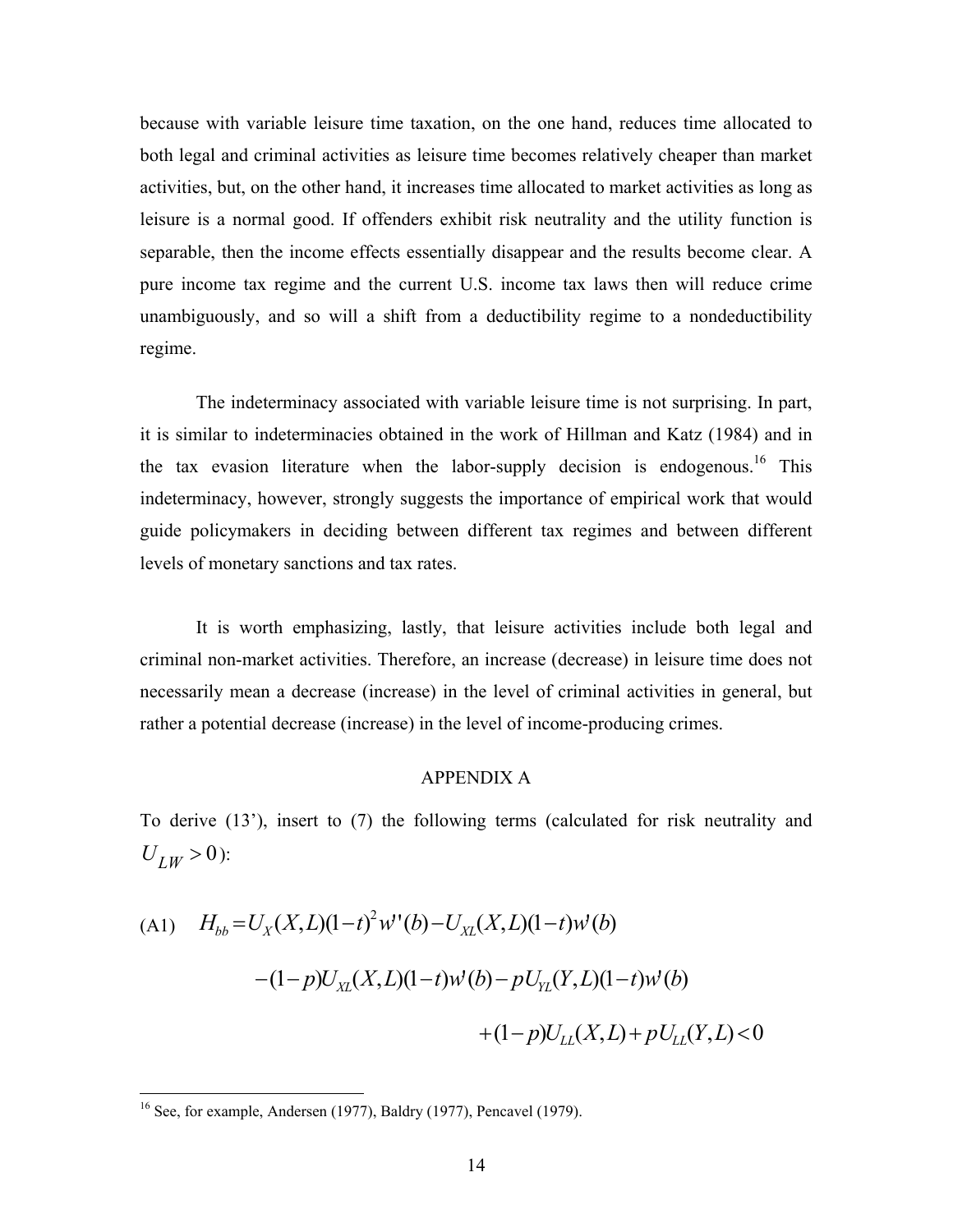(A2) 
$$
H_{ab} = -U_{XL}(X, L)(1-t)(c'(a) - pf'(a))
$$

$$
-(1-p)U_{XL}(X, L)(1-t)w'(b) - pU_{LY}(Y, L)(1-t)w'(b) + (1-p)U_{LL}(X, L) + pU_{LL}(Y, L) < 0
$$

(A3) 
$$
\frac{\partial H_b}{\partial t} = -U_X(X, L)w'(b) + (1 - p)U_{XL}(X, L)(w(b) + c(a))
$$

$$
pU_{YL}(X, L)(w(b) + c(a) - f(a))
$$

(A4) 
$$
\frac{\partial H_a}{\partial t} = -U_X(X, L)(c'(a) - pf'(a))
$$

$$
+ (1 - p)U_{XL}(X, L)(w(b) + c(a)) + pU_{YL}(Y, L)(w(b) + c(a) - f(a))
$$

It is apparent that  $\frac{\partial H}{\partial t}$ *Ha* ∂  $\frac{\partial H_a}{\partial x}$  cannot be signed because the first term is negative, the second term is positive, and the third term can be negative, zero, or positive, depending on whether  $w(b) + c(a) - f(a) \leq 0$ .

#### APPENDIX B

A pure income tax regime will have no effect on the relative time allocation between legal and criminal activities if:

(B1) 
$$
\frac{\partial \frac{a^*}{b^*}}{\partial t} = \frac{\partial \frac{a^*}{t} b^* - \partial \frac{b^*}{t} a^*}{b^{*2}} = 0,
$$

which implies that:

$$
(B1') \quad \frac{\partial \frac{a^*}{t}}{\partial \frac{b^*}{t}} = \frac{a^*}{b^*}
$$

Where: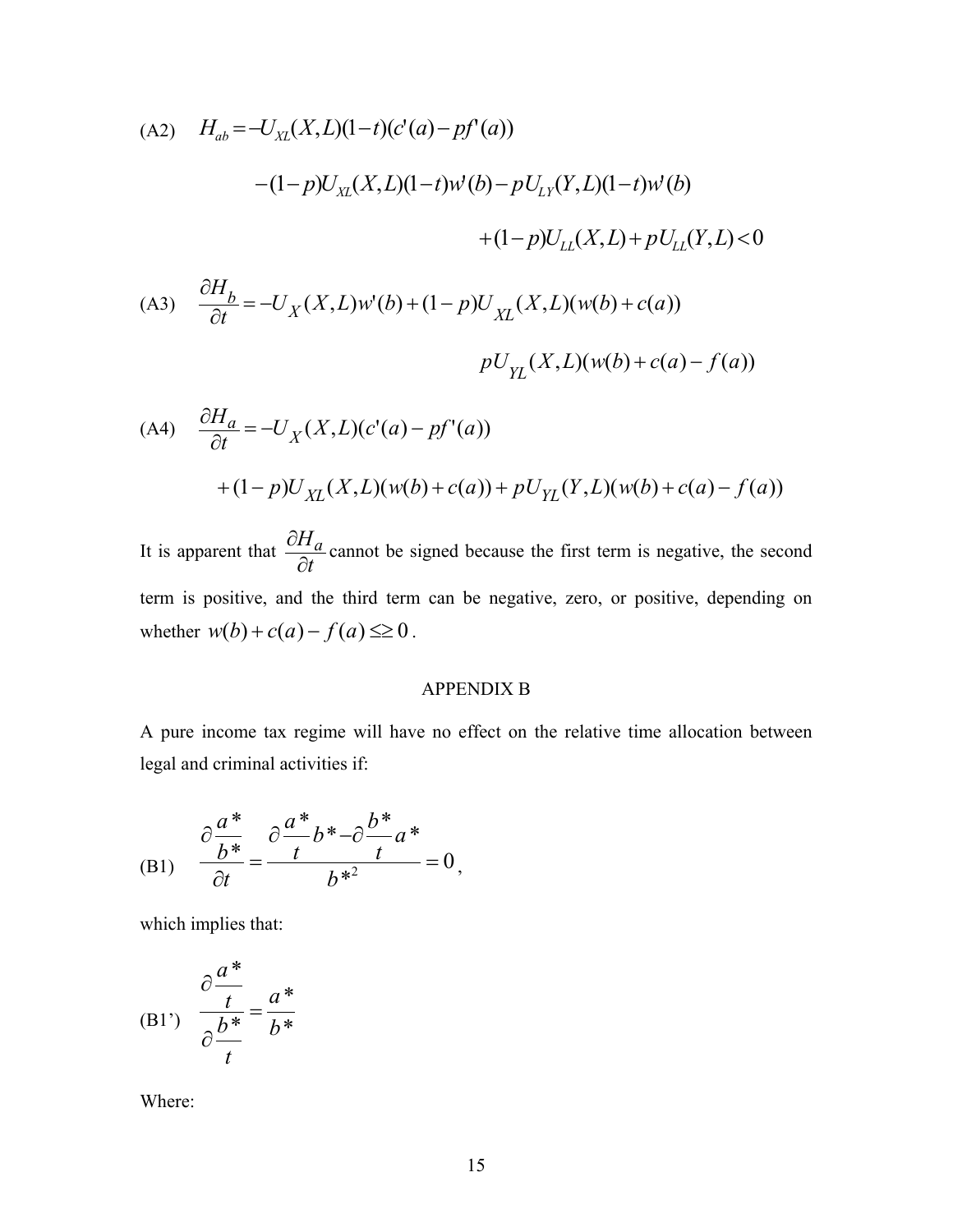(13) 
$$
\frac{\partial a^*}{\partial t} = \frac{(U_X(X,L))^2 (1-t)^2 (c'(a) - pf'(a)) w''(b)}{|H|} < 0,
$$

(B2) 
$$
\frac{\partial b^*}{\partial t} = \frac{(U_X(X, L))^2 (1 - t)^2 (c''(a) - pf''(a)) w'(b)}{|H|} < 0
$$

Inserting these terms back to  $(B1')$  we obtain  $(14).^{17}$ 

## APPENDIX C

We examine the characteristics of

$$
(7) \qquad \frac{\partial a^*}{\partial t} = \frac{1}{|H|} \bigg[ H_{ba} \frac{\partial H_b}{\partial t} - H_{bb} \frac{\partial H_a}{\partial t} \bigg]
$$

for the case of risk neutrality and  $U_{LW} > 0$ , assuming a tax regime with no deductions for fines is in place. Direct calculation of  $H_{ba}$ ,  $H_{bb}$ ,  $\frac{\partial H}{\partial t}$ *Hb* ∂  $\partial$ , and  $\frac{\partial H}{\partial t}$ *Ha* ∂  $\frac{\partial H_a}{\partial x}$  yields:

(C1) 
$$
H_{ab} = -U_{XL}(X,L)((1-t)c'(a) - pf'(a)) + G < 0
$$

(C2) 
$$
H_{bb} = U_X(X, L)(1-t)^2 w'(b) - U_{XL}(X, L)(1-t)w'(b) + G < 0
$$

(C3) 
$$
\frac{\partial H_a}{\partial t} = -U_X(X, L)c'(a) + K(w(b) + c(a))
$$

(C4) 
$$
\frac{\partial H_b}{\partial t} = -U_X(X, L)w'(b) + K(w(b) + c(a))
$$

Where:

<span id="page-16-0"></span>
$$
G = -KW_b + M < 0
$$
  
\n
$$
K = (1-p)U_{XL}(X,L) + pU_{YL}(Y,L) > 0
$$
  
\n
$$
\frac{\partial a^*}{\partial t} \text{ and } \frac{\partial b^*}{\partial t} \text{ were calculated for } U_{LW} > 0 \text{ instead of separability.}
$$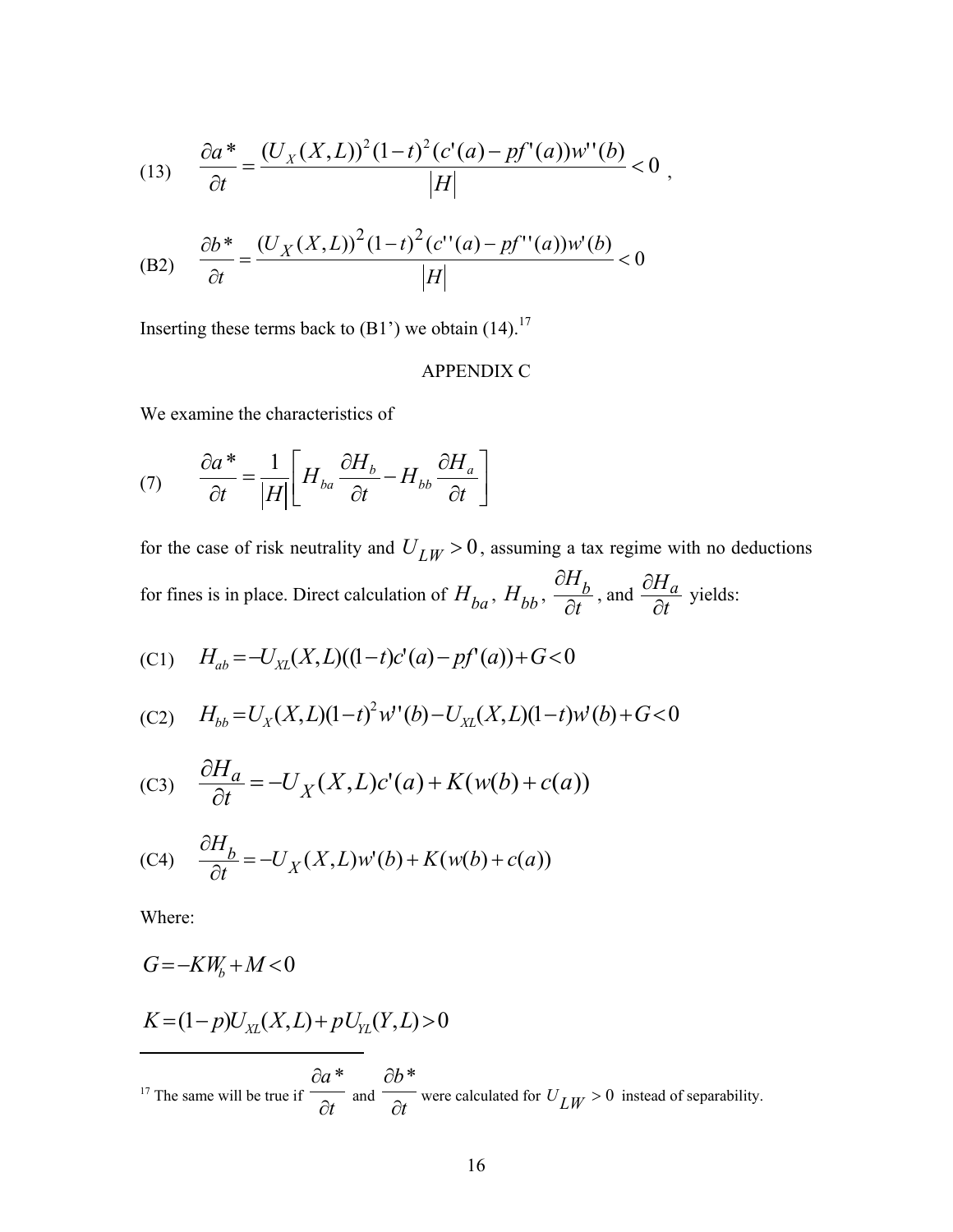$$
M = (1 - p)U_{LL}(X, L) + pU_{LL}(Y, L) < 0
$$

It is apparent that  $\frac{d}{dt}$  $H_{b}$ ∂ ∂  $t$ , and  $\frac{\partial H}{\partial t}$ *Ha* ∂  $\frac{\partial H_a}{\partial x}$  cannot be signed (the first term in each is negative

while the second term is positive), therefore it is likely that  $\frac{ }{\partial t}$ *a*  $\partial$  $\partial a^*$ will not be signed

either. Inserting these terms back to (7) yields (C5):

$$
\frac{\partial a^*}{\partial t} = \frac{1}{|H|} \left[ -U_{XL}U_x w'(b) p f'(a) + G U_x (c'(a) - w'(b)) - U_x (1-t)^2 w'(b) \frac{\partial H_a}{\partial t} \right]
$$

The first and second terms in the square brackets are negative. The last term, however,

depends on 
$$
\frac{\partial H_a}{\partial t}
$$
, which cannot be signed. Therefore,  $\frac{\partial a^*}{\partial t}$  is ambiguous.

#### APPENDIX D

We examine the characteristics of (7) for the case of risk aversion and separability, assuming a tax regime with no deductions for fines is in place. By the second order conditions for a local maximum  $|H| > 0$  and  $H_{bb} < 0$ . Direct calculation of  $\frac{H}{\partial t}$ *Ha* ∂  $\frac{\partial H_a}{\partial x}$ ,

$$
\frac{\partial H_b}{\partial t}
$$
, and  $H_{ba}$  reveals, however, that none can be signed.

$$
\frac{\partial H_a}{\partial t} = -(1-p)U_{XX}(X,L)(1-t)c'(a)(w(b) + c(a)) - (1-p)U_X(X,L)c'(a) -pU_{YY}(Y,L)((1-t)c'(a) - f'(a))(w(b) + c(a)) - pU_Y(Y,L)c'(a)
$$

The second, third, and forth terms are negative, but the first term is positive.

$$
\frac{\partial H_b}{\partial t} = -(1-p)U_{XX}(X,L)(1-t)w'(a)(w(b) + c(a)) - (1-p)U_X(X,L)w'(a)
$$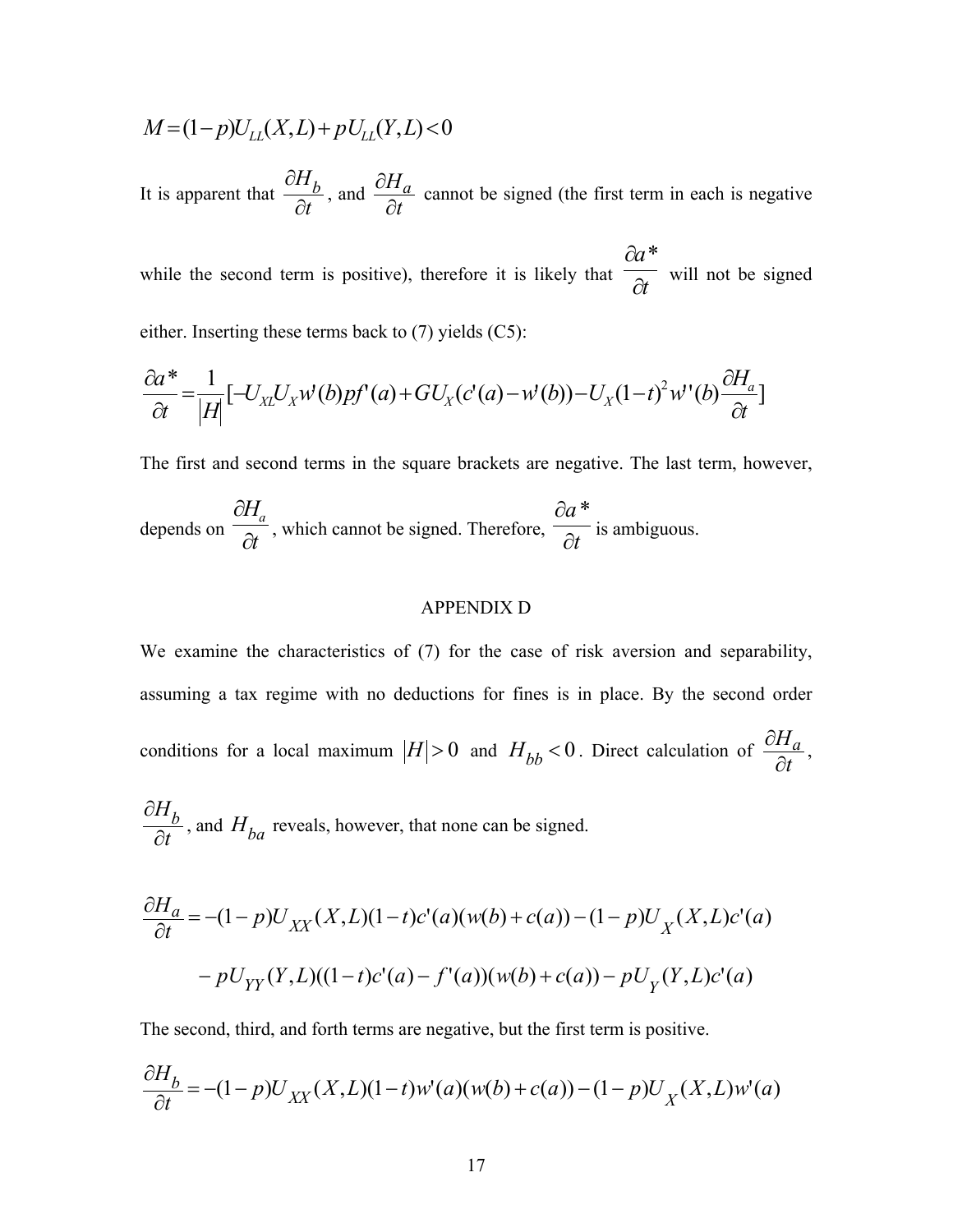$$
-pU_{YY}(Y,L)(1-t)w'(b)(w(b)+c(a))-pU_{Y}(Y,L)w'(a)
$$

The first and third terms are positive, but the second and forth terms are negative.

(D3) 
$$
H_{ba} = (1-p)U_{XX}(X,L)C_aW_b + pU_{YY}(Y,L)(C_a - F_a)W_b + U_{LL}(X,L)
$$

The first and third terms are negative, while the second term is positive.

#### APPENDIX E

We examine the characteristics of (D3). Using the multi-attribute absolute risk aversion function  $(W, L) = -\frac{U_{WW}(W, L)}{U_{W}(W, L)}$  $R_{\mu}(W,L)$ *W*  $A(W,L) = -\frac{WW^{(V+1,2)}}{U(W,L)}$ , the first and second terms in (D3) can be

rewritten as:

(E1) 
$$
-W_b((1-p)R_A(X,L)U_X(X,L)C_a + pR_Y(Y,L)U_Y(Y,L)(C_a - F_a))
$$

From the first order condition (3) it follows that:

(E2) 
$$
(1-p)U_X(X,L)C_a + pU_Y(Y,L)(C_a - F_a) > 0
$$

where the first term is positive and the second term is negative.

It follows then that for  $R_A(X,L) \ge R_A(Y,L)$ , that is, for constant or increasing absolute risk aversion, the terms in the brackets in (E1) are positive, so that  $H_{ba} < 0$ . However, if  $R_A(X, L) < R_A(Y, L)$ , that is, if absolute risk aversion is decreasing, then (E1) cannot be signed, so  $H_{ba}$  cannot be signed either.

#### REFERENCES:

Andersen, P. 1977. Tax Evasion and Labor Supply. *Scandinavian Journal of Economics*, 79: 375–83.

Baldry, Jonathan. 1979. Tax Evasion and Labor supply. *Economics Letters* 3: 53–56. Cowell, Frank A. 1981. Taxation and Labor Supply with Risky Activities. *Economica* 48: 365–79.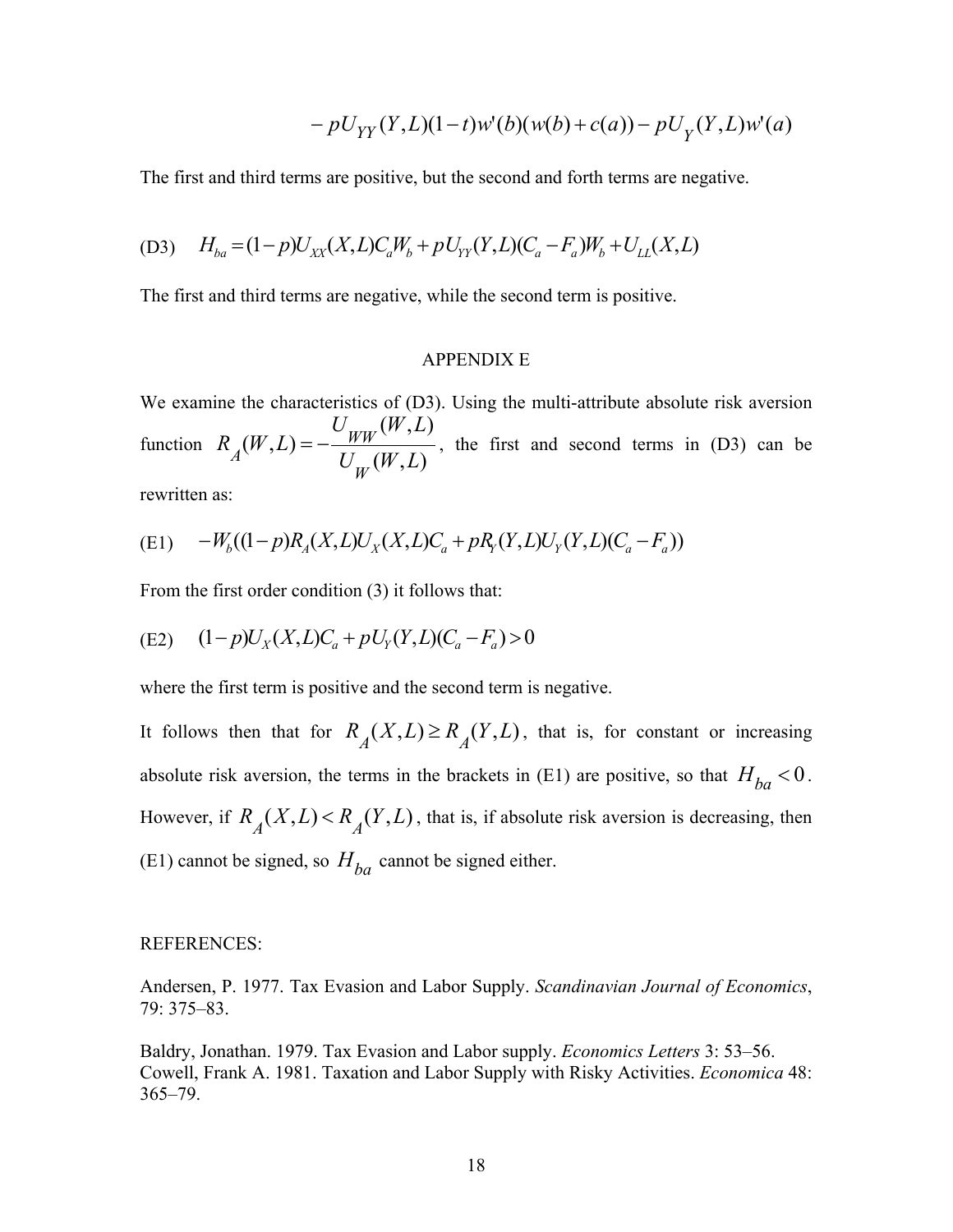Hausman, Jerry A. 1985. Taxes and Labor Supply. *in 1 Handbook of Public Economic*  (Auerbach A.J. and Martin Feldstein eds).

Hillman, Arye L., and Eliakim Katz. 1984. Note, Excise Taxes, Import Restrictions, and the Allocation of Time to Illegal Income-Earning Activity. *International Review of Law and Economics* 4: 213–22.

Pencavel, John H., 1979, A note on Tax Evasion, Labor Supply and non-linear Tax Schedules. *Journal of Public Economics* 12: 115–24.

Png I.P.L., and Eric M. Zolt. 1989. Efficient Deterrence and the Tax Treatment of Monetary Sanctions. *International Review of Law and Economics* 9: 209–17.

Polinsky, A. Mitchell, and Steven Shavell. 1998. Punitive Damages: An Economic Analysis. *Harvard Law Review* 111: 869–962.

Schmidt, Peter, and Ann D. Witte. 1984. *An Economic Analysis of Crime and Justice*. Orlando, Fla.: Academic Press Inc. **[142–216]**.

Tabbach, Avraham. D. 2003. Criminal Behavior, Sanctions, and Income Taxation: An Economic Analysis *Journal of Legal Studies* 32: 383–406.

Tabbach Avraham. D. Forthcoming. Criminal Behavior, Sanctions, and Income Taxation: An Economic Analysis. J.S.D. Dissertation, University of Chicago. On File with the author.

Zolt, Eric M. 1989. Deterrence Via Taxation: A Critical Analysis of Tax Penalty Provisions. *UCLA Law Review* 37: 343–87.

Readers with comments should address them to:

Avraham D. Tabbach University of Chicago Law School 1111 East 60th Street Chicago, IL 60637 adtabbac@midway.uchicago.edu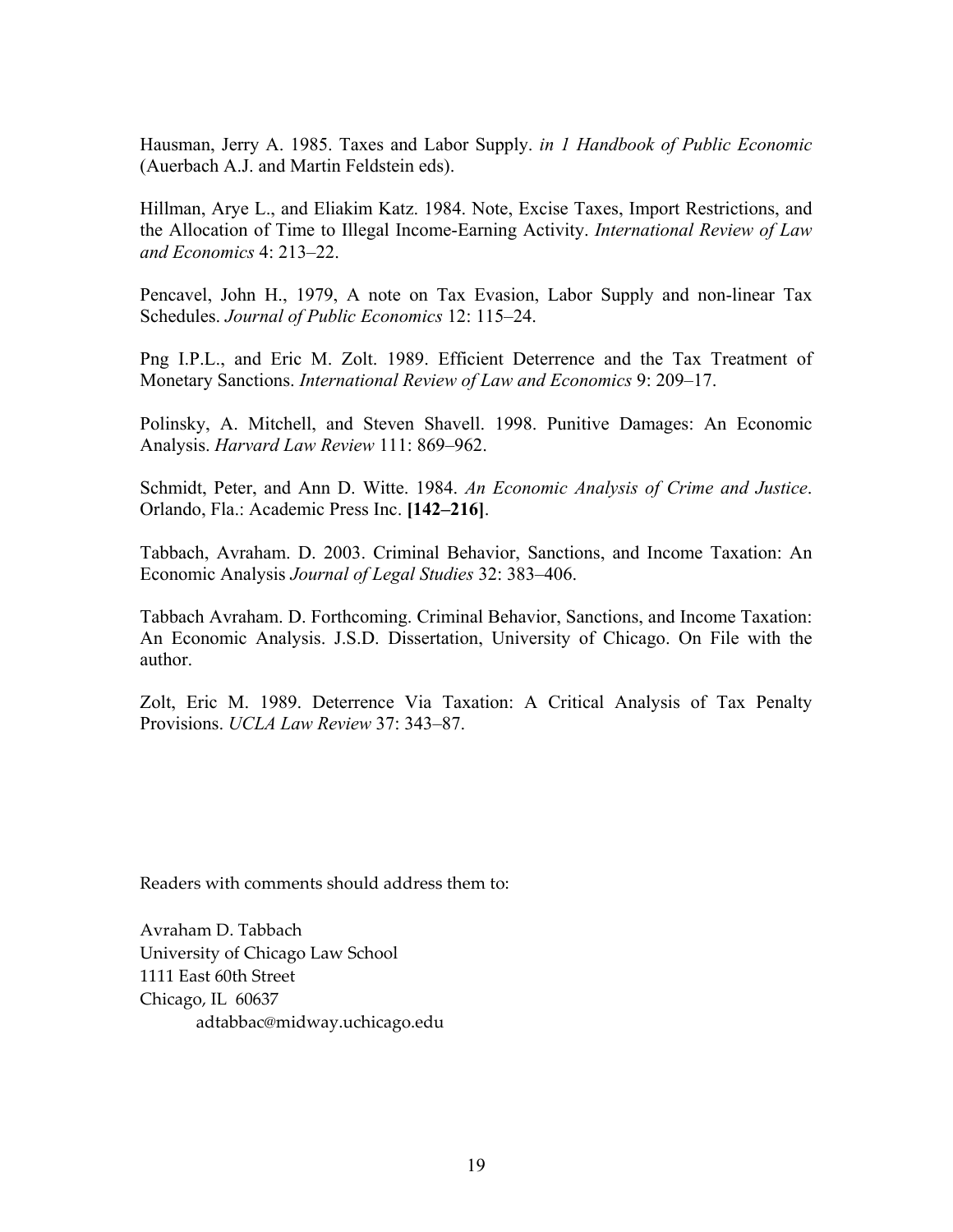# Chicago Working Papers in Law and Economics (Second Series)

- 1. William M. Landes, Copyright Protection of Letters, Diaries and Other Unpublished Works: An Economic Approach (July 1991)
- 2. Richard A. Epstein, The Path to *The T. J. Hooper*: The Theory and History of Custom in the Law of Tort (August 1991)
- 3. Cass R. Sunstein, On Property and Constitutionalism (September 1991)
- 4. Richard A. Posner, Blackmail, Privacy, and Freedom of Contract (February 1992)
- 5. Randal C. Picker, Security Interests, Misbehavior, and Common Pools (February 1992)
- 6. Tomas J. Philipson & Richard A. Posner, Optimal Regulation of AIDS (April 1992)
- 7. Douglas G. Baird, Revisiting Auctions in Chapter 11 (April 1992)
- 8. William M. Landes, Sequential versus Unitary Trials: An Economic Analysis (July 1992)
- 9. William M. Landes & Richard A. Posner, The Influence of Economics on Law: A Quantitative Study (August 1992)
- 10. Alan O. Sykes, The Welfare Economics of Immigration Law: A Theoretical Survey With An Analysis of U.S. Policy (September 1992)
- 11. Douglas G. Baird, 1992 Katz Lecture: Reconstructing Contracts (November 1992)
- 12. Gary S. Becker, The Economic Way of Looking at Life (January 1993)
- 13. J. Mark Ramseyer, Credibly Committing to Efficiency Wages: Cotton Spinning Cartels in Imperial Japan (March 1993)
- 14. Cass R. Sunstein, Endogenous Preferences, Environmental Law (April 1993)
- 15. Richard A. Posner, What Do Judges and Justices Maximize? (The Same Thing Everyone Else Does) (April 1993)
- 16. Lucian Arye Bebchuk and Randal C. Picker, Bankruptcy Rules, Managerial Entrenchment, and Firm-Specific Human Capital (August 1993)
- 17. J. Mark Ramseyer, Explicit Reasons for Implicit Contracts: The Legal Logic to the Japanese Main Bank System (August 1993)
- 18. William M. Landes and Richard A. Posner, The Economics of Anticipatory Adjudication (September 1993)
- 19. Kenneth W. Dam, The Economic Underpinnings of Patent Law (September 1993)
- 20. Alan O. Sykes, An Introduction to Regression Analysis (October 1993)
- 21. Richard A. Epstein, The Ubiquity of the Benefit Principle (March 1994)
- 22. Randal C. Picker, An Introduction to Game Theory and the Law (June 1994)
- 23. William M. Landes, Counterclaims: An Economic Analysis (June 1994)
- 24. J. Mark Ramseyer, The Market for Children: Evidence from Early Modern Japan (August 1994)
- 25. Robert H. Gertner and Geoffrey P. Miller, Settlement Escrows (August 1994)
- 26. Kenneth W. Dam, Some Economic Considerations in the Intellectual Property Protection of Software (August 1994)
- 27. Cass R. Sunstein, Rules and Rulelessness, (October 1994)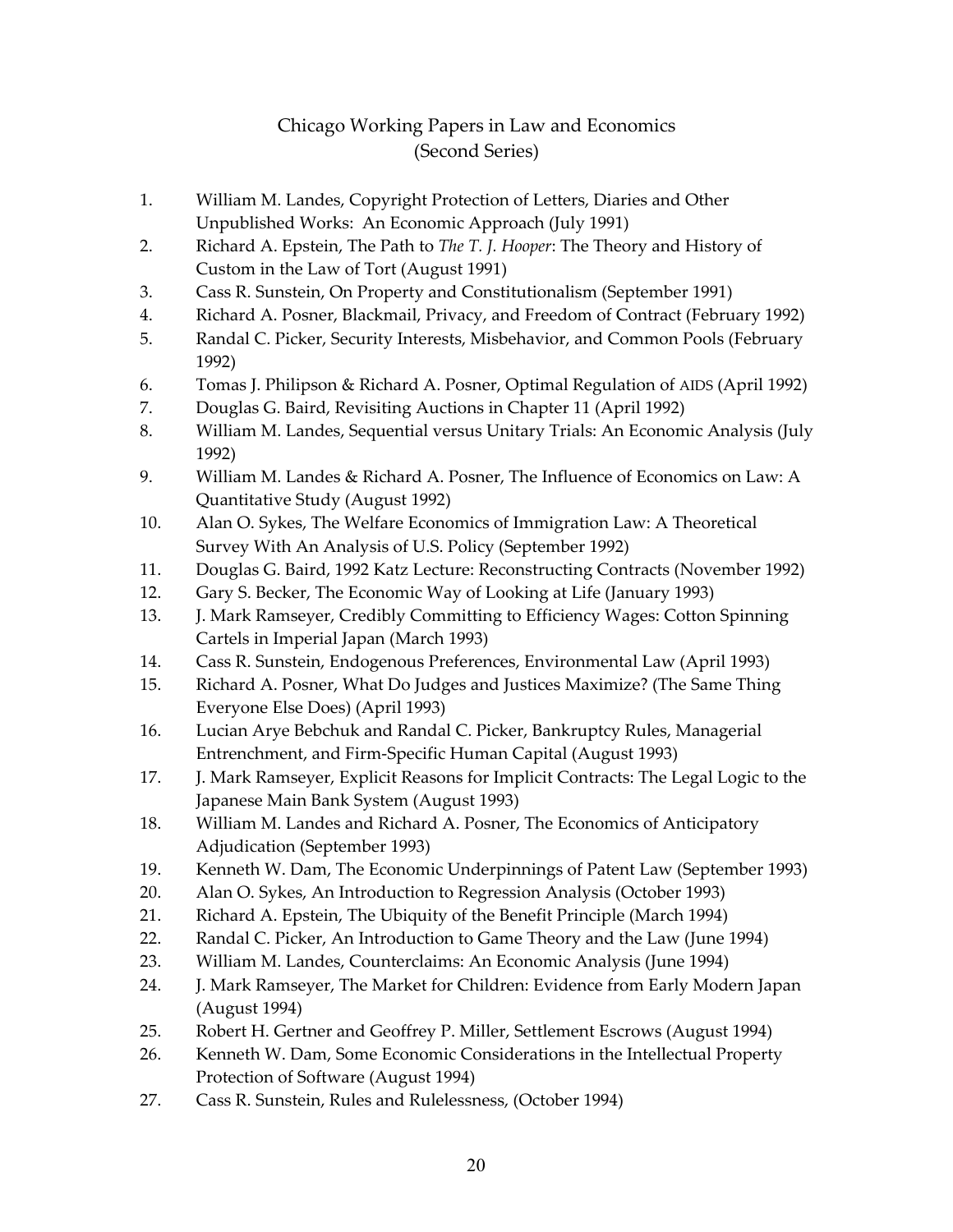- 28. David Friedman, More Justice for Less Money: A Step Beyond *Cimino* (December 1994)
- 29. Daniel Shaviro, Budget Deficits and the Intergenerational Distribution of Lifetime Consumption (January 1995)
- 30. Douglas G. Baird, The Law and Economics of Contract Damages (February 1995)
- 31. Daniel Kessler, Thomas Meites, and Geoffrey P. Miller, Explaining Deviations from the Fifty Percent Rule: A Multimodal Approach to the Selection of Cases for Litigation (March 1995)
- 32. Geoffrey P. Miller, Das Kapital: Solvency Regulation of the American Business Enterprise (April 1995)
- 33. Richard Craswell, Freedom of Contract (August 1995)
- 34. J. Mark Ramseyer, Public Choice (November 1995)
- 35. Kenneth W. Dam, Intellectual Property in an Age of Software and Biotechnology (November 1995)
- 36. Cass R. Sunstein, Social Norms and Social Roles (January 1996)
- 37. J. Mark Ramseyer and Eric B. Rasmusen, Judicial Independence in Civil Law Regimes: Econometrics from Japan (January 1996)
- 38. Richard A. Epstein, Transaction Costs and Property Rights: Or Do Good Fences Make Good Neighbors? (March 1996)
- 39. Cass R. Sunstein, The Cost-Benefit State (May 1996)
- 40. William M. Landes and Richard A. Posner, The Economics of Legal Disputes Over the Ownership of Works of Art and Other Collectibles (July 1996)
- 41. John R. Lott, Jr. and David B. Mustard, Crime, Deterrence, and Right-to-Carry Concealed Handguns (August 1996)
- 42. Cass R. Sunstein, Health-Health Tradeoffs (September 1996)
- 43. G. Baird, The Hidden Virtues of Chapter 11: An Overview of the Law and Economics of Financially Distressed Firms (March 1997)
- 44. Richard A. Posner, Community, Wealth, and Equality (March 1997)
- 45. William M. Landes, The Art of Law and Economics: An Autobiographical Essay (March 1997)
- 46. Cass R. Sunstein, Behavioral Analysis of Law (April 1997)
- 47. John R. Lott, Jr. and Kermit Daniel, Term Limits and Electoral Competitiveness: Evidence from California's State Legislative Races (May 1997)
- 48. Randal C. Picker, Simple Games in a Complex World: A Generative Approach to the Adoption of Norms (June 1997)
- 49. Richard A. Epstein, Contracts Small and Contracts Large: Contract Law through the Lens of Laissez-Faire (August 1997)
- 50. Cass R. Sunstein, Daniel Kahneman, and David Schkade, Assessing Punitive Damages (with Notes on Cognition and Valuation in Law) (December 1997)
- 51. William M. Landes, Lawrence Lessig, and Michael E. Solimine, Judicial Influence: A Citation Analysis of Federal Courts of Appeals Judges (January 1998)
- 52. John R. Lott, Jr., A Simple Explanation for Why Campaign Expenditures are Increasing: The Government is Getting Bigger (February 1998)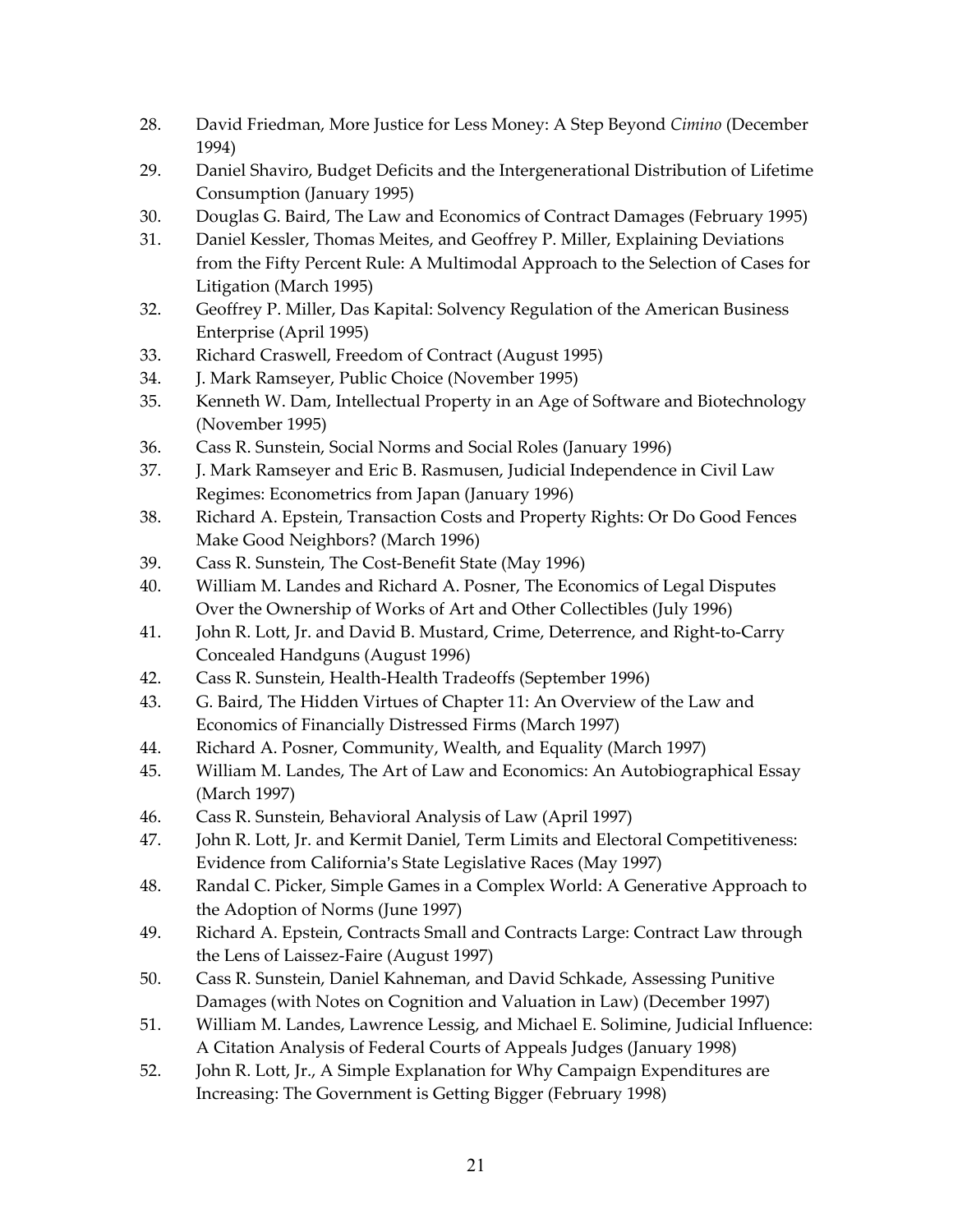- 53. Richard A. Posner, Values and Consequences: An Introduction to Economic Analysis of Law (March 1998)
- 54. Denise DiPasquale and Edward L. Glaeser, Incentives and Social Capital: Are Homeowners Better Citizens? (April 1998)
- 55. Christine Jolls, Cass R. Sunstein, and Richard Thaler, A Behavioral Approach to Law and Economics (May 1998)
- 56. John R. Lott, Jr., Does a Helping Hand Put Others At Risk?: Affirmative Action, Police Departments, and Crime (May 1998)
- 57. Cass R. Sunstein and Edna Ullmann-Margalit, Second-Order Decisions (June 1998)
- 58. Jonathan M. Karpoff and John R. Lott, Jr., Punitive Damages: Their Determinants, Effects on Firm Value, and the Impact of Supreme Court and Congressional Attempts to Limit Awards (July 1998)
- 59. Kenneth W. Dam, Self-Help in the Digital Jungle (August 1998)
- 60. John R. Lott, Jr., How Dramatically Did Women's Suffrage Change the Size and Scope of Government? (September 1998)
- 61. Kevin A. Kordana and Eric A. Posner, A Positive Theory of Chapter 11 (October 1998)
- 62. David A. Weisbach, Line Drawing, Doctrine, and Efficiency in the Tax Law (November 1998)
- 63. Jack L. Goldsmith and Eric A. Posner, A Theory of Customary International Law (November 1998)
- 64. John R. Lott, Jr., Public Schooling, Indoctrination, and Totalitarianism (December 1998)
- 65. Cass R. Sunstein, Private Broadcasters and the Public Interest: Notes Toward A "Third Way" (January 1999)
- 66. Richard A. Posner, An Economic Approach to the Law of Evidence (February 1999)
- 67. Yannis Bakos, Erik Brynjolfsson, Douglas Lichtman, Shared Information Goods (February 1999)
- 68. Kenneth W. Dam, Intellectual Property and the Academic Enterprise (February 1999)
- 69. Gertrud M. Fremling and Richard A. Posner, Status Signaling and the Law, with Particular Application to Sexual Harassment (March 1999)
- 70. Cass R. Sunstein, Must Formalism Be Defended Empirically? (March 1999)
- 71. Jonathan M. Karpoff, John R. Lott, Jr., and Graeme Rankine, Environmental Violations, Legal Penalties, and Reputation Costs (March 1999)
- 72. Matthew D. Adler and Eric A. Posner, Rethinking Cost-Benefit Analysis (April 1999)
- 73. John R. Lott, Jr. and William M. Landes, Multiple Victim Public Shooting, Bombings, and Right-to-Carry Concealed Handgun Laws: Contrasting Private and Public Law Enforcement (April 1999)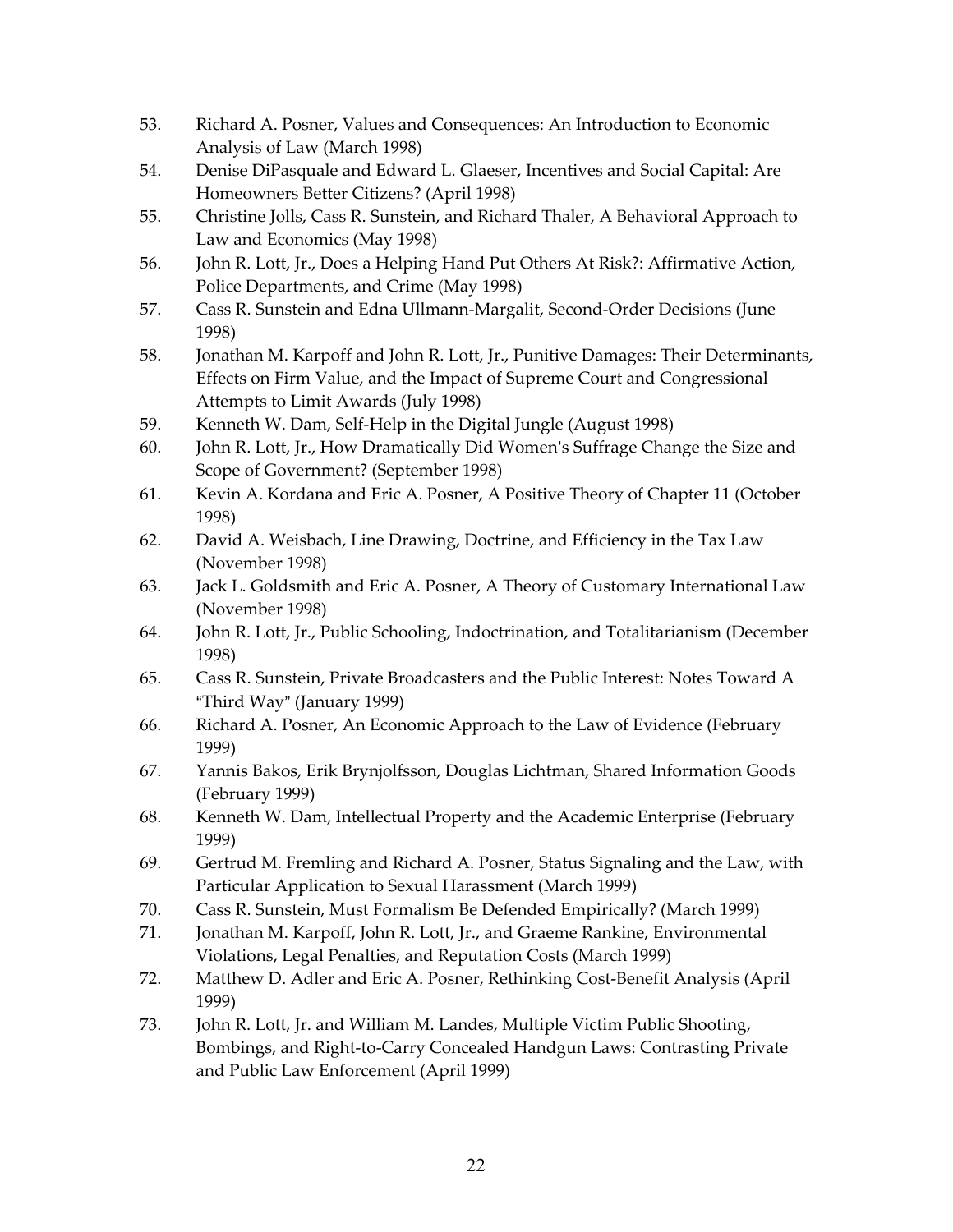- 74. Lisa Bernstein, The Questionable Empirical Basis of Article 2's Incorporation Strategy: A Preliminary Study (May 1999)
- 75. Richard A. Epstein, Deconstructing Privacy: and Putting It Back Together Again (May 1999)
- 76. William M. Landes, Winning the Art Lottery: The Economic Returns to the Ganz Collection (May 1999)
- 77. Cass R. Sunstein, David Schkade, and Daniel Kahneman, Do People Want Optimal Deterrence? (June 1999)
- 78. Tomas J. Philipson and Richard A. Posner, The Long-Run Growth in Obesity as a Function of Technological Change (June 1999)
- 79. David A. Weisbach, Ironing Out the Flat Tax (August 1999)
- 80. Eric A. Posner, A Theory of Contract Law under Conditions of Radical Judicial Error (August 1999)
- 81. David Schkade, Cass R. Sunstein, and Daniel Kahneman, Are Juries Less Erratic than Individuals? Deliberation, Polarization, and Punitive Damages (September 1999)
- 82. Cass R. Sunstein, Nondelegation Canons (September 1999)
- 83. Richard A. Posner, The Theory and Practice of Citations Analysis, with Special Reference to Law and Economics (September 1999)
- 84. Randal C. Picker, Regulating Network Industries: A Look at *Intel* (October 1999)
- 85. Cass R. Sunstein, Cognition and Cost-Benefit Analysis (October 1999)
- 86. Douglas G. Baird and Edward R. Morrison, Optimal Timing and Legal Decisionmaking: The Case of the Liquidation Decision in Bankruptcy (October 1999)
- 87. Gertrud M. Fremling and Richard A. Posner, Market Signaling of Personal Characteristics (November 1999)
- 88. Matthew D. Adler and Eric A. Posner, Implementing Cost-Benefit Analysis When Preferences Are Distorted (November 1999)
- 89. Richard A. Posner, Orwell versus Huxley: Economics, Technology, Privacy, and Satire (November 1999)
- 90. David A. Weisbach, Should the Tax Law Require Current Accrual of Interest on Derivative Financial Instruments? (December 1999)
- 91. Cass R. Sunstein, The Law of Group Polarization (December 1999)
- 92. Eric A. Posner, Agency Models in Law and Economics (January 2000)
- 93. Karen Eggleston, Eric A. Posner, and Richard Zeckhauser, Simplicity and Complexity in Contracts (January 2000)
- 94. Douglas G. Baird and Robert K. Rasmussen, Boyd's Legacy and Blackstone's Ghost (February 2000)
- 95. David Schkade, Cass R. Sunstein, Daniel Kahneman, Deliberating about Dollars: The Severity Shift (February 2000)
- 96. Richard A. Posner and Eric B. Rasmusen, Creating and Enforcing Norms, with Special Reference to Sanctions (March 2000)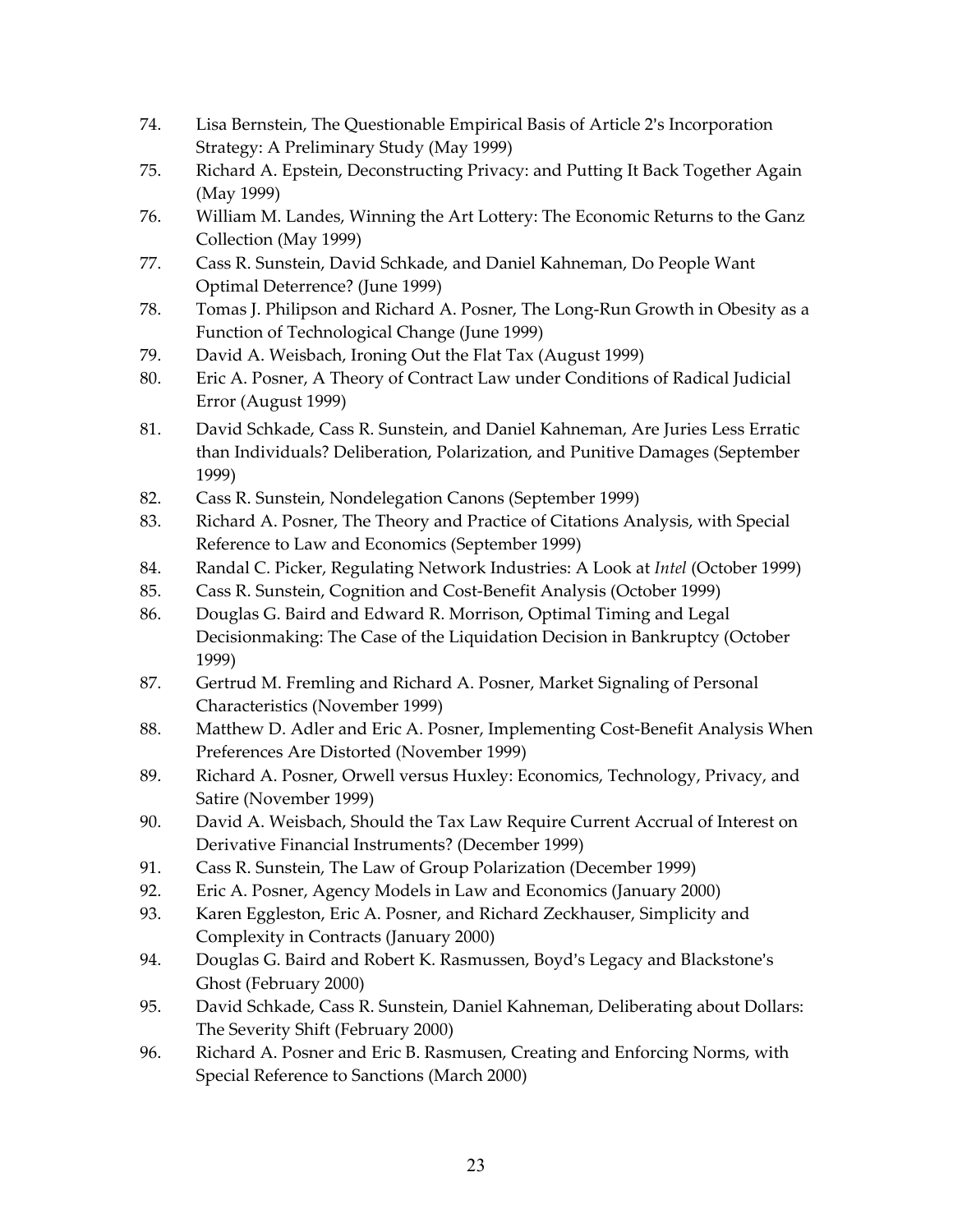- 97. Douglas Lichtman, Property Rights in Emerging Platform Technologies (April 2000)
- 98. Cass R. Sunstein and Edna Ullmann-Margalit, Solidarity in Consumption (May 2000)
- 99. David A. Weisbach, An Economic Analysis of Anti-Tax Avoidance Laws (May 2000, revised May 2002)
- 100. Cass R. Sunstein, Human Behavior and the Law of Work (June 2000)
- 101. William M. Landes and Richard A. Posner, Harmless Error (June 2000)
- 102. Robert H. Frank and Cass R. Sunstein, Cost-Benefit Analysis and Relative Position (August 2000)
- 103. Eric A. Posner, Law and the Emotions (September 2000)
- 104. Cass R. Sunstein, Cost-Benefit Default Principles (October 2000)
- 105. Jack Goldsmith and Alan Sykes, The Dormant Commerce Clause and the Internet (November 2000)
- 106. Richard A. Posner, Antitrust in the New Economy (November 2000)
- 107. Douglas Lichtman, Scott Baker, and Kate Kraus, Strategic Disclosure in the Patent System (November 2000)
- 108. Jack L. Goldsmith and Eric A. Posner, Moral and Legal Rhetoric in International Relations: A Rational Choice Perspective (November 2000)
- 109. William Meadow and Cass R. Sunstein, Statistics, Not Experts (December 2000)
- 110. Saul Levmore, Conjunction and Aggregation (December 2000)
- 111. Saul Levmore, Puzzling Stock Options and Compensation Norms (December 2000)
- 112. Richard A. Epstein and Alan O. Sykes, The Assault on Managed Care: Vicarious Liability, Class Actions and the Patient's Bill of Rights (December 2000)
- 113. William M. Landes, Copyright, Borrowed Images and Appropriation Art: An Economic Approach (December 2000)
- 114. Cass R. Sunstein, Switching the Default Rule (January 2001)
- 115. George G. Triantis, Financial Contract Design in the World of Venture Capital (January 2001)
- 116. Jack Goldsmith, Statutory Foreign Affairs Preemption (February 2001)
- 117. Richard Hynes and Eric A. Posner, The Law and Economics of Consumer Finance (February 2001)
- 118. Cass R. Sunstein, Academic Fads and Fashions (with Special Reference to Law) (March 2001)
- 119. Eric A. Posner, Controlling Agencies with Cost-Benefit Analysis: A Positive Political Theory Perspective (April 2001)
- 120. Douglas G. Baird, Does Bogart Still Get Scale? Rights of Publicity in the Digital Age (April 2001)
- 121. Douglas G. Baird and Robert K. Rasmussen, Control Rights, Priority Rights and the Conceptual Foundations of Corporate Reorganization (April 2001)
- 122. David A. Weisbach, Ten Truths about Tax Shelters (May 2001)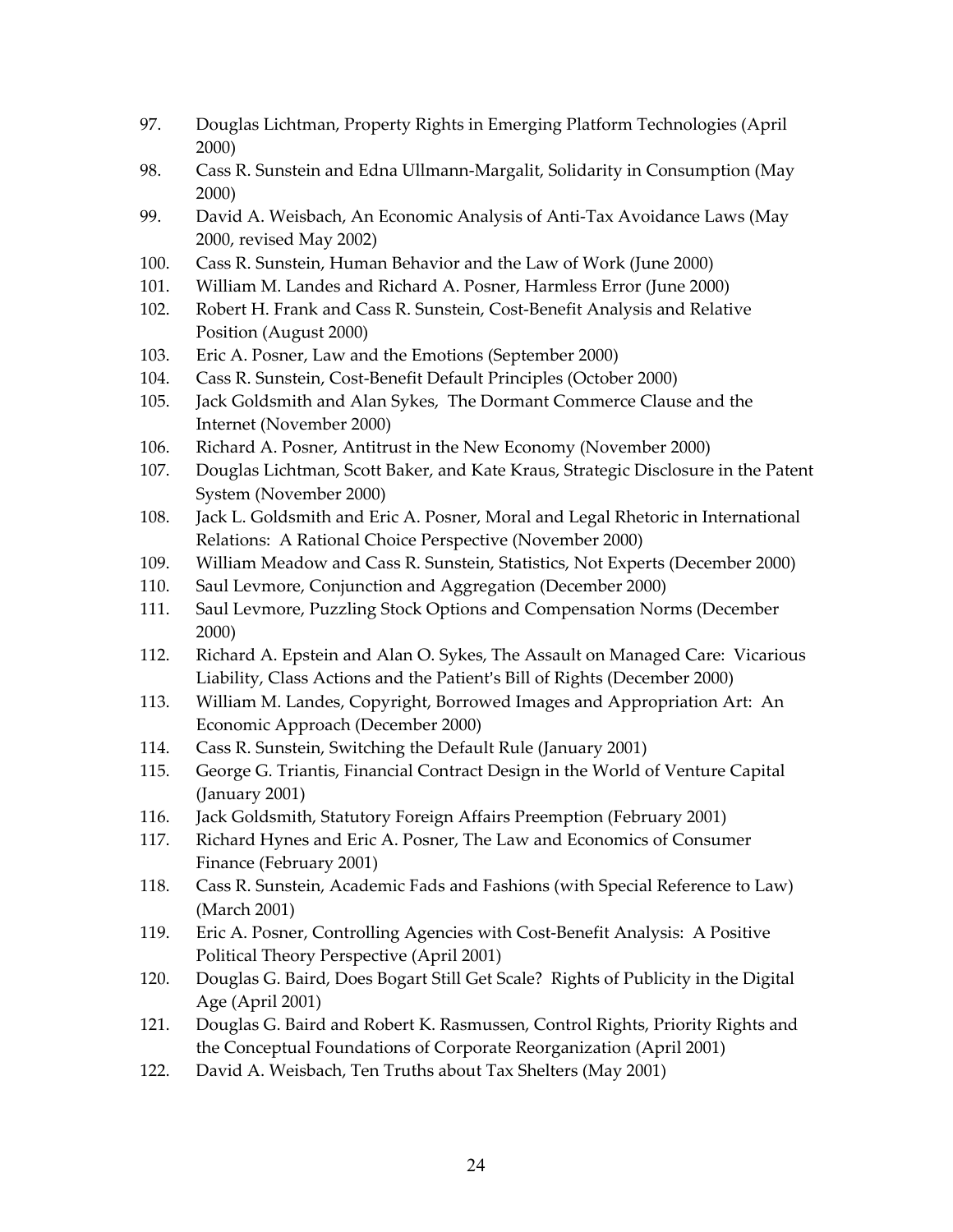- 123. William M. Landes, What Has the Visual Arts Rights Act of 1990 Accomplished? (May 2001)
- 124. Cass R. Sunstein, Social and Economic Rights? Lessons from South Africa (May 2001)
- 125. Christopher Avery, Christine Jolls, Richard A. Posner, and Alvin E. Roth, The Market for Federal Judicial Law Clerks (June 2001)
- 126. Douglas G. Baird and Edward R. Morrison, Bankruptcy Decision Making (June 2001)
- 127. Cass R. Sunstein, Regulating Risks after ATA (June 2001)
- 128. Cass R. Sunstein, The Laws of Fear (June 2001)
- 129. Richard A. Epstein, In and Out of Public Solution: The Hidden Perils of Property Transfer (July 2001)
- 130. Randal C. Picker, Pursuing a Remedy in *Microsoft*: The Declining Need for Centralized Coordination in a Networked World (July 2001)
- 131. Cass R. Sunstein, Daniel Kahneman, David Schkade, and Ilana Ritov, Predictably Incoherent Judgments (July 2001)
- 132. Eric A. Posner, Courts Should Not Enforce Government Contracts (August 2001)
- 133. Lisa Bernstein, Private Commercial Law in the Cotton Industry: Creating Cooperation through Rules, Norms, and Institutions (August 2001)
- 134. Richard A. Epstein, The Allocation of the Commons:Parking and Stopping on the Commons (August 2001)
- 135. Cass R. Sunstein, The Arithmetic of Arsenic (September 2001)
- 136. Eric A. Posner, Richard Hynes, and Anup Malani, The Political Economy of Property Exemption Laws (September 2001)
- 137. Eric A. Posner and George G. Triantis, Covenants Not to Compete from an Incomplete Contracts Perspective (September 2001)
- 138. Cass R. Sunstein, Probability Neglect: Emptions, Worst Cases, and Law (November 2001)
- 139. Randall S. Kroszner and Philip E. Strahan, Throwing Good Money after Bad? Board Connections and Conflicts in Bank Lending (December 2001)
- 140. Alan O. Sykes, TRIPs, Pharmaceuticals, Developing Countries, and the Doha "Solution" (February 2002)
- 141. Edna Ullmann-Margalit and Cass R. Sunstein, Inequality and Indignation (February 2002)
- 142. Daniel N. Shaviro and David A. Weisbach, The Fifth Circuit Gets It Wrong in *Compaq v. Commissioner* (February 2002) (Published in *Tax Notes*, January 28, 2002)
- 143. Warren F. Schwartz and Alan O. Sykes, The Economic Structure of Renegotiation and Dispute Resolution in the WTO/GATT System (March 2002, *Journal of Legal Studies* 2002)
- 144. Richard A. Epstein, HIPAA on Privacy: Its Unintended and Intended Consequences (March 2002, forthcoming *Cato Journal*, summer 2002)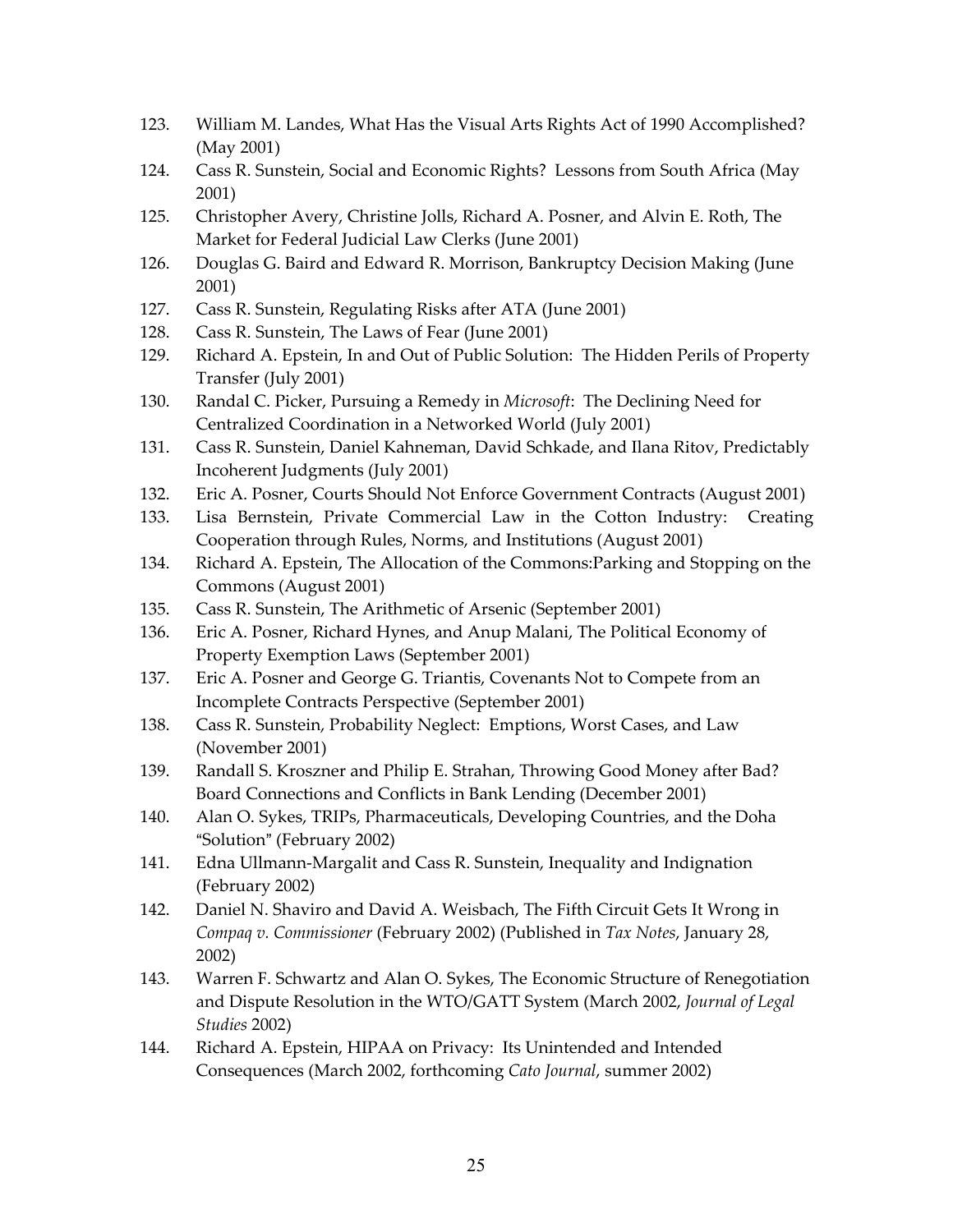- 145. David A. Weisbach, Thinking Ouside the Little Boxes (March 2002, *Texas Law Review*)
- 146. Eric A. Posner, Economic Analysis of Contract Law after Three Decades: Success or Failure (March 2002)
- 147. Randal C. Picker, Copyright as Entry Policy: The Case of Digital Distribution (April 2002, The Antitrust Bulletin)
- 148. David A. Weisbach, Taxes and Torts in the Redistribution of Income (April 2002, Coase Lecture February 2002)
- 149. Cass R. Sunstein, Beyond the Precautionary Principle (April 2002)
- 150. Robert W. Hahn and Cass R. Sunstein, A New Executive Order for Improving Federal Regulation? Deeper and Wider Cost-Benefit Analysis (April 2002)
- 151. Douglas Lichtman, Copyright as a Rule of Evidence (May 2002, updated January 2003)
- 152. Richard A. Epstein, Steady the Course: Property Rights in Genetic Material (May 2002)
- 153. Jack Goldsmith and Cass R. Sunstein, Military Tribunals and Legal Culture: What a Difference Sixty Years Makes (June 2002)
- 154. William M. Landes and Richard A. Posner, Indefinitely Renewable Copyright (July 2002)
- 155. Anne Gron and Alan O. Sykes, Terrorism and Insurance Markets: A Role for the Government as Insurer? (July 2002)
- 156. Cass R. Sunstein and Adrian Vermeule, Interpretation and Institutions (July 2002)
- 157. Cass R. Sunstein, The Rights of Animals: A Very Short Primer (August 2002)
- 158. Cass R. Sunstein, Avoiding Absurdity? A New Canon in Regulatory Law (with Notes on Interpretive Theory) (August 2002)
- 159. Randal C. Picker, From Edison to the Broadcast Flag: Mechanisms of Consent and Refusal and the Propertization of Copyright (September 2002)
- 160. Eric A. Posner, A Theory of the Laws of War (September 2002)
- 161 Eric A. Posner, Probability Errors: Some Positive and Normative Implications for Tort and Contract Law (September 2002)
- 162. Lior Jacob Strahilevitz, Charismatic Code, Social Norms, and the Emergence of Cooperation on the File-Swapping Networks (September 2002)
- 163. David A. Weisbach, Does the X-Tax Mark the Spot? (September 2002)
- 164. Cass R. Sunstein, Conformity and Dissent (September 2002)
- 165. Cass R. Sunstein, Hazardous Heuristics (October 2002)
- 166. Douglas Lichtman, Uncertainty and the Standard for Preliminary Relief (October 2002)
- 167. Edward T. Swaine, Rational Custom (November 2002)
- 168. Julie Roin, Truth in Government: Beyond the Tax Expenditure Budget (November 2002)
- 169. Avraham D. Tabbach, Criminal Behavior, Sanctions, and Income Taxation: An Economic Analysis (November 2002)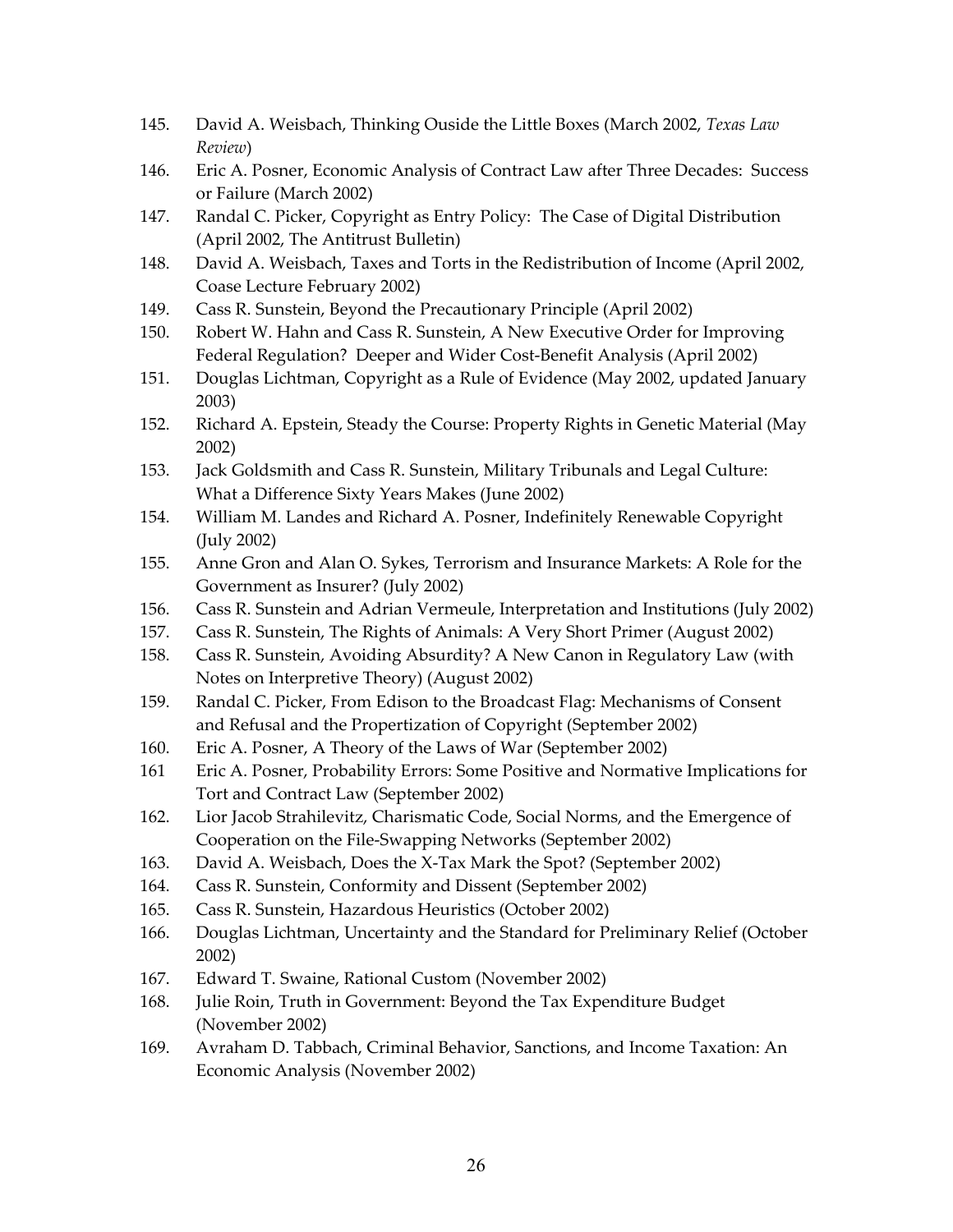- 170. Richard A. Epstein, In Defense of "Old" Public Health: The Legal Framework for the Regulation of Public Health (December 2002)
- 171. Richard A. Epstein, Animals as Objects, or Subjects, of Rights (December 2002)
- 172. David A. Weisbach, Taxation and Risk-Taking with Multiple Tax Rates (December 2002)
- 173. Douglas G. Baird and Robert K. Rasmussen, The End of Bankruptcy (December 2002)
- 174. Richard A. Epstein, Into the Frying Pan: Standing and Privity under the Telecommunications Act of 1996 and Beyond (December 2002)
- 175. Douglas G. Baird, In Coase's Footsteps (January 2003)
- 176. David A. Weisbach, Measurement and Tax Depreciation Policy: The Case of Short-Term Assets (January 2003)
- 177. Randal C. Picker, Understanding Statutory Bundles: Does the Sherman Act Come with the 1996 Telecommunications Act? (January 2003)
- 178. Douglas Lichtman and Randal C. Picker, Entry Policy in Local Telecommunications: *Iowa Utilities* and *Verizon* (January 2003)
- **179. William Landes and Douglas Lichtman, Indirect Liability for Copyright Infringement: An Economic Perspective (February 2003)**
- 180. Cass R. Sunstein, Moral Heuristics (March 2003)
- 181. Amitai Aviram, Regulation by Networks (March 2003)
- 182. Richard A. Epstein, Class Actions: Aggregation, Amplification *and* Distortion (April 2003)
- 183. Richard A. Epstein, The "Necessary" History of Property and Liberty (April 2003)
- 184. Eric A. Posner, Transfer Regulations and Cost-Effectiveness Analysis (April 2003)
- 185. Cass R. Sunstein and Richard H. Thaler, Libertarian Paternalizm Is Not an Oxymoron (May 2003)
- 186. Alan O. Sykes, The Economics of WTO Rules on Subsidies and Countervailing Measures (May 2003)
- 187. Alan O. Sykes, The Safeguards Mess: A Critique of WTO Jurisprudence (May 2003)
- 188. Alan O. Sykes, International Trade and Human Rights: An Economic Perspective (May 2003)
- 189. Saul Levmore and Kyle Logue, Insuring against Terrorism—and Crime (June 2003)
- 190. Richard A. Epstein, Trade Secrets as Private Property: Their Constitutional Protection (June 2003)
- 191. Cass R. Sunstein, Lives, Life-Years, and Willingness to Pay (June 2003)
- 192. Amitai Aviram, The Paradox of Spontaneous Formation of Private Legal Systems (July 2003)
- 193. Robert Cooter and Ariel Porat, Decreasing Liability Contracts (July 2003)
- 194. David A. Weisbach and Jacob Nussim, The Integration of Tax and Spending Programs (September 2003)